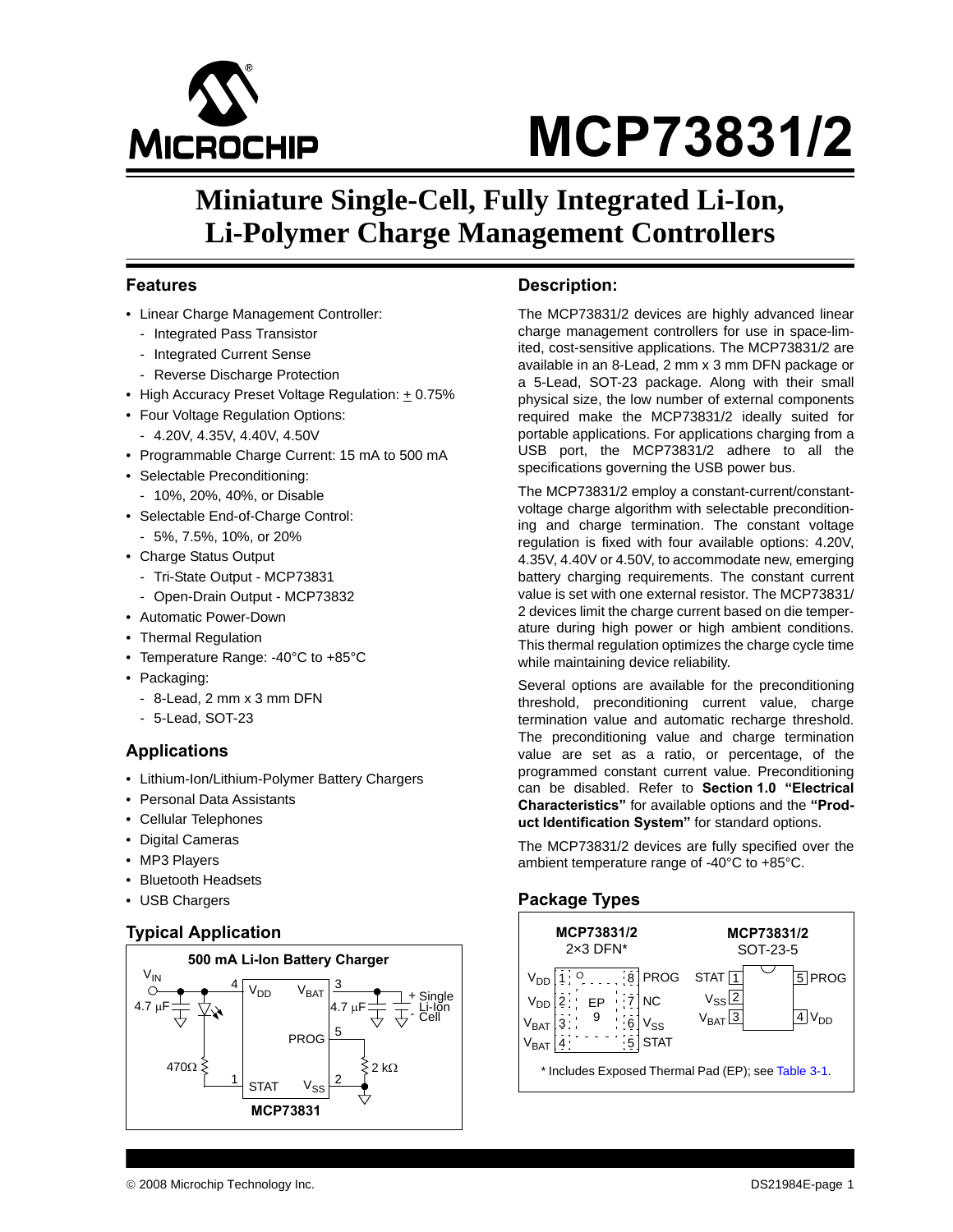### **Functional Block Diagram**

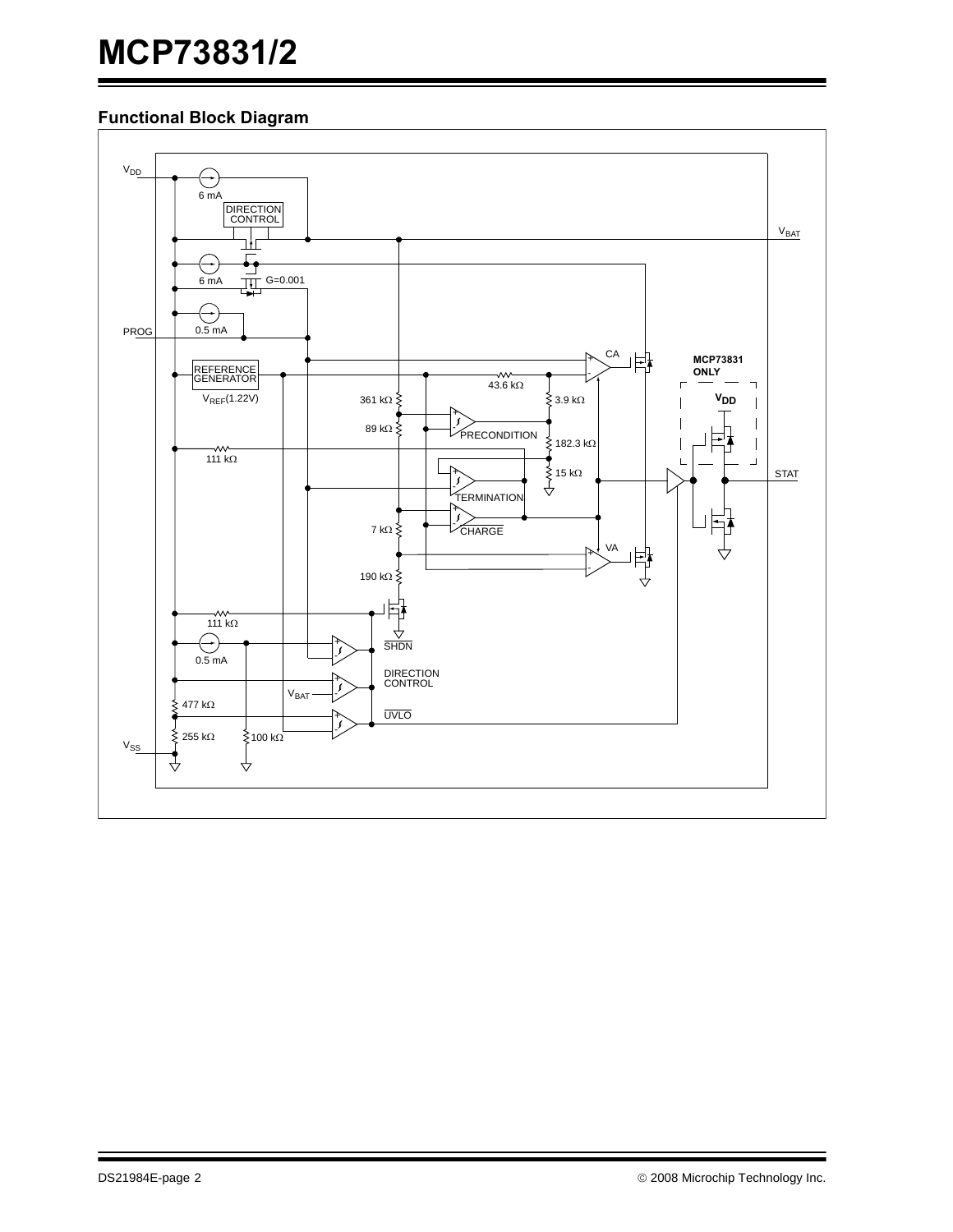### <span id="page-2-2"></span><span id="page-2-0"></span>**1.0 ELECTRICAL CHARACTERISTICS**

### **Absolute Maximum Ratings†**

| Maximum Junction Temperature, T <sub>J</sub> Internally Limited     |
|---------------------------------------------------------------------|
|                                                                     |
| ESD protection on all pins:                                         |
| Human Body Model (1.5 k $\Omega$ in Series with 100 pF) $\geq$ 4 kV |
| Machine Model (200 pF, No Series Resistance)  400V                  |

**† Notice:** Stresses above those listed under "Maximum Ratings" may cause permanent damage to the device. This is a stress rating only and functional operation of the device at those or any other conditions above those indicated in the operational listings of this specification is not implied. Exposure to maximum rating conditions for extended periods may affect device reliability.

### **DC CHARACTERISTICS**

**Electrical Specifications:** Unless otherwise indicated, all limits apply for  $V_{DD}$ = [V<sub>REG</sub>(typical) + 0.3V] to 6V, T<sub>A</sub> = -40°C to +85°C. Typical values are at +25°C,  $V_{DD} = [V_{REG} (typical) + 1.0V]$ 

| <b>Parameters</b>                                             | Sym.                                                | Min.                     | Typ. | Max.           | <b>Units</b>  | <b>Conditions</b>                                                                                            |
|---------------------------------------------------------------|-----------------------------------------------------|--------------------------|------|----------------|---------------|--------------------------------------------------------------------------------------------------------------|
| <b>Supply Input</b>                                           |                                                     |                          |      |                |               |                                                                                                              |
| <b>Supply Voltage</b>                                         | $V_{DD}$                                            | 3.75                     |      | 6              | $\vee$        |                                                                                                              |
| <b>Supply Current</b>                                         | l <sub>SS</sub>                                     | $\overline{\phantom{0}}$ | 510  | 1500           | μA            | Charging                                                                                                     |
|                                                               |                                                     |                          | 53   | 200            | μA            | Charge Complete,<br>No Battery                                                                               |
|                                                               |                                                     |                          | 25   | 50             | μA            | <b>PROG Floating</b>                                                                                         |
|                                                               |                                                     |                          | 1    | 5              | μA            | $V_{DD} \leq (V_{BAT} - 50 \text{ mV})$                                                                      |
|                                                               |                                                     |                          | 0.1  | $\overline{2}$ | μA            | $V_{DD}$ < $V_{STOP}$                                                                                        |
| <b>UVLO Start Threshold</b>                                   | <b>V<sub>START</sub></b>                            | 3.3                      | 3.45 | 3.6            | $\vee$        | V <sub>DD</sub> Low-to-High                                                                                  |
| <b>UVLO Stop Threshold</b>                                    | V <sub>STOP</sub>                                   | 3.2                      | 3.38 | 3.5            | $\vee$        | V <sub>DD</sub> High-to-Low                                                                                  |
| <b>UVLO Hysteresis</b>                                        | V <sub>HYS</sub>                                    |                          | 70   |                | mV            |                                                                                                              |
| <b>Voltage Regulation (Constant-Voltage Mode)</b>             |                                                     |                          |      |                |               |                                                                                                              |
| <b>Regulated Output Voltage</b>                               | $V_{REG}$                                           | 4.168                    | 4.20 | 4.232          | $\vee$        | MCP7383X-2                                                                                                   |
|                                                               |                                                     | 4.317                    | 4.35 | 4.383          | $\vee$        | MCP7383X-3                                                                                                   |
|                                                               |                                                     | 4.367                    | 4.40 | 4.433          | $\vee$        | MCP7383X-4                                                                                                   |
|                                                               |                                                     | 4.466                    | 4.50 | 4.534          | $\vee$        | MCP7383X-5                                                                                                   |
|                                                               |                                                     |                          |      |                |               | $V_{DD} = [V_{REG}(typical) + 1V]$<br>$I_{OUT} = 10$ mA<br>$T_A = -5^\circ \text{C}$ to $+55^\circ \text{C}$ |
| Line Regulation                                               | $ (\Delta V_{BAT}/$<br>$V_{BAT}$ )/ $\Delta V_{DD}$ |                          | 0.09 | 0.30           | $\%N$         | $V_{DD}$ = [ $V_{REG}$ (typical)+1V] to<br>6V, $I_{OUT}$ = 10 mA                                             |
| Load Regulation                                               | $ \Delta V_{BAT}/V_{BAT} $                          |                          | 0.05 | 0.30           | $\frac{9}{6}$ | $I_{\text{OUT}}$ = 10 mA to 50 mA<br>$V_{DD} = [V_{REG}(typical) + 1V]$                                      |
| Supply Ripple Attenuation                                     | <b>PSRR</b>                                         |                          | 52   |                | dB            | l <sub>OUT</sub> =10 mA, 10Hz to 1 kHz                                                                       |
|                                                               |                                                     |                          | 47   |                | dB            | I <sub>OUT</sub> =10 mA, 10Hz to 10 kHz                                                                      |
|                                                               |                                                     |                          | 22   |                | dB            | I <sub>OUT</sub> =10 mA, 10Hz to 1 MHz                                                                       |
| <b>Current Regulation (Fast Charge Constant-Current Mode)</b> |                                                     |                          |      |                |               |                                                                                                              |
| <b>Fast Charge Current</b>                                    | $I_{REG}$                                           | 90                       | 100  | 110            | mA            | $PROG = 10 k\Omega$                                                                                          |
| Regulation                                                    |                                                     | 450                      | 505  | 550            | mA            | PROG = $2.0$ k $\Omega$ , Note 1                                                                             |
|                                                               |                                                     | 12.5                     | 14.5 | 16.5           | mA            | $PROG = 67 k\Omega$                                                                                          |
|                                                               |                                                     |                          |      |                |               | $T_{\Delta} = -5^{\circ}C$ to $+55^{\circ}C$                                                                 |

<span id="page-2-1"></span>**Note 1:** Not production tested. Ensured by design.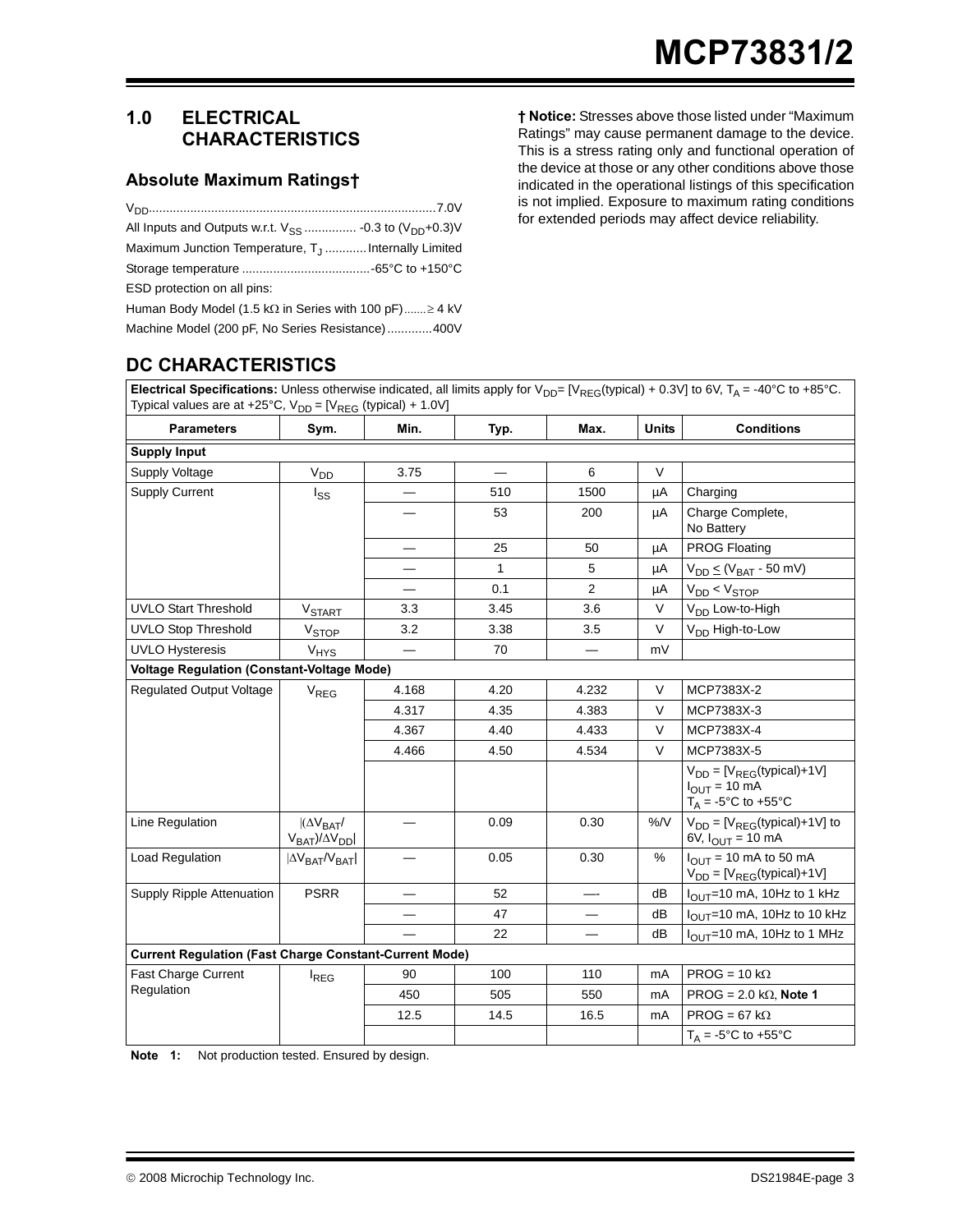### **DC CHARACTERISTICS (CONTINUED)**

**Electrical Specifications:** Unless otherwise indicated, all limits apply for  $V_{\text{DD}}$ = [V<sub>REG</sub>(typical) + 0.3V] to 6V, T<sub>A</sub> = -40°C to +85°C. Typical values are at +25°C,  $V_{DD}$  = [ $V_{REG}$  (typical) + 1.0V]

| rypical values are at $125$ O, $v_{\text{DD}}$ – $1v_{\text{REG}}$ (typical) $1, 1.0v_{\text{J}}$ |                                      |                                   |                                    |                                   |                   |                                                             |
|---------------------------------------------------------------------------------------------------|--------------------------------------|-----------------------------------|------------------------------------|-----------------------------------|-------------------|-------------------------------------------------------------|
| <b>Parameters</b>                                                                                 | Sym.                                 | Min.                              | Typ.                               | Max.                              | <b>Units</b>      | <b>Conditions</b>                                           |
| Preconditioning Current Regulation (Trickle Charge Constant-Current Mode)                         |                                      |                                   |                                    |                                   |                   |                                                             |
| <b>Precondition Current</b>                                                                       | I <sub>PREG</sub> / I <sub>REG</sub> | 7.5                               | 10                                 | 12.5                              | %                 | PROG = 2.0 k $\Omega$ to 10 k $\Omega$                      |
| Ratio                                                                                             |                                      | 15                                | 20                                 | 25                                | %                 | PROG = 2.0 k $\Omega$ to 10 k $\Omega$                      |
|                                                                                                   |                                      | 30                                | 40                                 | 50                                | %                 | PROG = 2.0 kΩ to 10 kΩ                                      |
|                                                                                                   |                                      |                                   | 100                                |                                   | %                 | No Preconditioning                                          |
|                                                                                                   |                                      |                                   |                                    |                                   |                   | $T_A = -5^\circ \text{C}$ to $+55^\circ \text{C}$           |
| <b>Precondition Voltage</b>                                                                       | V <sub>PTH</sub> / V <sub>REG</sub>  | 64                                | 66.5                               | 69                                | %                 | V <sub>BAT</sub> Low-to-High                                |
| <b>Threshold Ratio</b>                                                                            |                                      | 69                                | 71.5                               | 74                                | %                 | V <sub>BAT</sub> Low-to-High                                |
| <b>Precondition Hysteresis</b>                                                                    | V <sub>PHYS</sub>                    |                                   | 110                                | —                                 | mV                | V <sub>BAT</sub> High-to-Low                                |
| <b>Charge Termination</b>                                                                         |                                      |                                   |                                    |                                   |                   |                                                             |
| Charge Termination                                                                                | <b>ITERM</b> / <b>IREG</b>           | 3.75                              | 5                                  | 6.25                              | %                 | PROG = 2.0 k $\Omega$ to 10 k $\Omega$                      |
| Current Ratio                                                                                     |                                      | 5.6                               | 7.5                                | 9.4                               | %                 | PROG = 2.0 k $\Omega$ to 10 k $\Omega$                      |
|                                                                                                   |                                      | 8.5                               | 10                                 | 11.5                              | %                 | PROG = 2.0 k $\Omega$ to 10 k $\Omega$                      |
|                                                                                                   |                                      | 15                                | 20                                 | 25                                | %                 | PROG = 2.0 k $\Omega$ to 10 k $\Omega$                      |
|                                                                                                   |                                      |                                   |                                    |                                   |                   | $T_A = -5^\circ \text{C}$ to $+55^\circ \text{C}$           |
| <b>Automatic Recharge</b>                                                                         |                                      |                                   |                                    |                                   |                   |                                                             |
| Recharge Voltage                                                                                  | V <sub>RTH</sub> / V <sub>REG</sub>  | 91.5                              | 94.0                               | 96.5                              | %                 | V <sub>BAT</sub> High-to-Low                                |
| Threshold Ratio                                                                                   |                                      | 94                                | 96.5                               | 99                                | %                 | V <sub>BAT</sub> High-to-Low                                |
| <b>Pass Transistor ON-Resistance</b>                                                              |                                      |                                   |                                    |                                   |                   |                                                             |
| ON-Resistance                                                                                     | $R_{DSON}$                           |                                   | 350                                |                                   | $m\Omega$         | $V_{DD} = 3.75V$ , T <sub>J</sub> = 105°C                   |
| <b>Battery Discharge Current</b>                                                                  |                                      |                                   |                                    |                                   |                   |                                                             |
| Output Reverse Leakage                                                                            | <b>I</b> DISCHARGE                   |                                   | 0.15                               | 2                                 | μA                | <b>PROG Floating</b>                                        |
| Current                                                                                           |                                      |                                   | 0.25                               | $\overline{2}$                    | μA                | V <sub>DD</sub> Floating                                    |
|                                                                                                   |                                      |                                   | 0.15                               | $\overline{2}$                    | μA                | $V_{DD}$ < $V_{STOP}$                                       |
|                                                                                                   |                                      |                                   | $-5.5$                             | $-15$                             | μA                | Charge Complete                                             |
| <b>Status Indicator - STAT</b>                                                                    |                                      |                                   |                                    |                                   |                   |                                                             |
| <b>Sink Current</b>                                                                               | <b>ISINK</b>                         |                                   |                                    | 25                                | mA                |                                                             |
| Low Output Voltage                                                                                | $V_{OL}$                             |                                   | 0.4                                | 1                                 | V                 | $I_{SINK} = 4 mA$                                           |
| <b>Source Current</b>                                                                             | <b>I</b> SOURCE                      |                                   |                                    | 35                                | mA                |                                                             |
| High Output Voltage                                                                               | $V_{OH}$                             |                                   | $VDD - 0.4$                        | $V_{DD} - 1$                      | V                 | $I_{\text{SOURCE}} = 4 \text{ mA}$ (MCP73831)               |
| Input Leakage Current                                                                             | $I_{LK}$                             |                                   | 0.03                               | 1                                 | μA                | High-Impedance                                              |
| <b>PROG Input</b>                                                                                 |                                      |                                   |                                    |                                   |                   |                                                             |
| Charge Impedance<br>Range                                                                         | R <sub>PROG</sub>                    | 2                                 |                                    | 67                                | kΩ                |                                                             |
| Minimum Shutdown<br>Impedance                                                                     | R <sub>PROG</sub>                    | 70                                |                                    | 200                               | $k\Omega$         |                                                             |
| <b>Automatic Power Down</b>                                                                       |                                      |                                   |                                    |                                   |                   |                                                             |
| Automatic Power Down<br><b>Entry Threshold</b>                                                    | VPDENTER                             | $V_{DD} < (V_{BAT})$<br>$+20$ mV) | $V_{DD} < (V_{BAT}$<br>+50 mV)     |                                   |                   | $3.5V \leq V_{BAT} \leq V_{REG}$<br>V <sub>DD</sub> Falling |
| Automatic Power Down<br><b>Exit Threshold</b>                                                     | V <sub>PDEXIT</sub>                  |                                   | $V_{DD} < (V_{BAT})$<br>$+150$ mV) | $V_{DD} < (V_{BAT}$<br>$+200$ mV) |                   | $3.5V \leq V_{BAT} \leq V_{REG}$<br>V <sub>DD</sub> Rising  |
| <b>Thermal Shutdown</b>                                                                           |                                      |                                   |                                    |                                   |                   |                                                             |
| Die Temperature                                                                                   | $T_{SD}$                             |                                   | 150                                |                                   | $\rm ^{\circ}C$   |                                                             |
| Die Temperature<br><b>Hysteresis</b>                                                              | <b>T</b> <sub>SDHYS</sub>            |                                   | 10                                 |                                   | $^\circ \text{C}$ |                                                             |

**Note 1:** Not production tested. Ensured by design.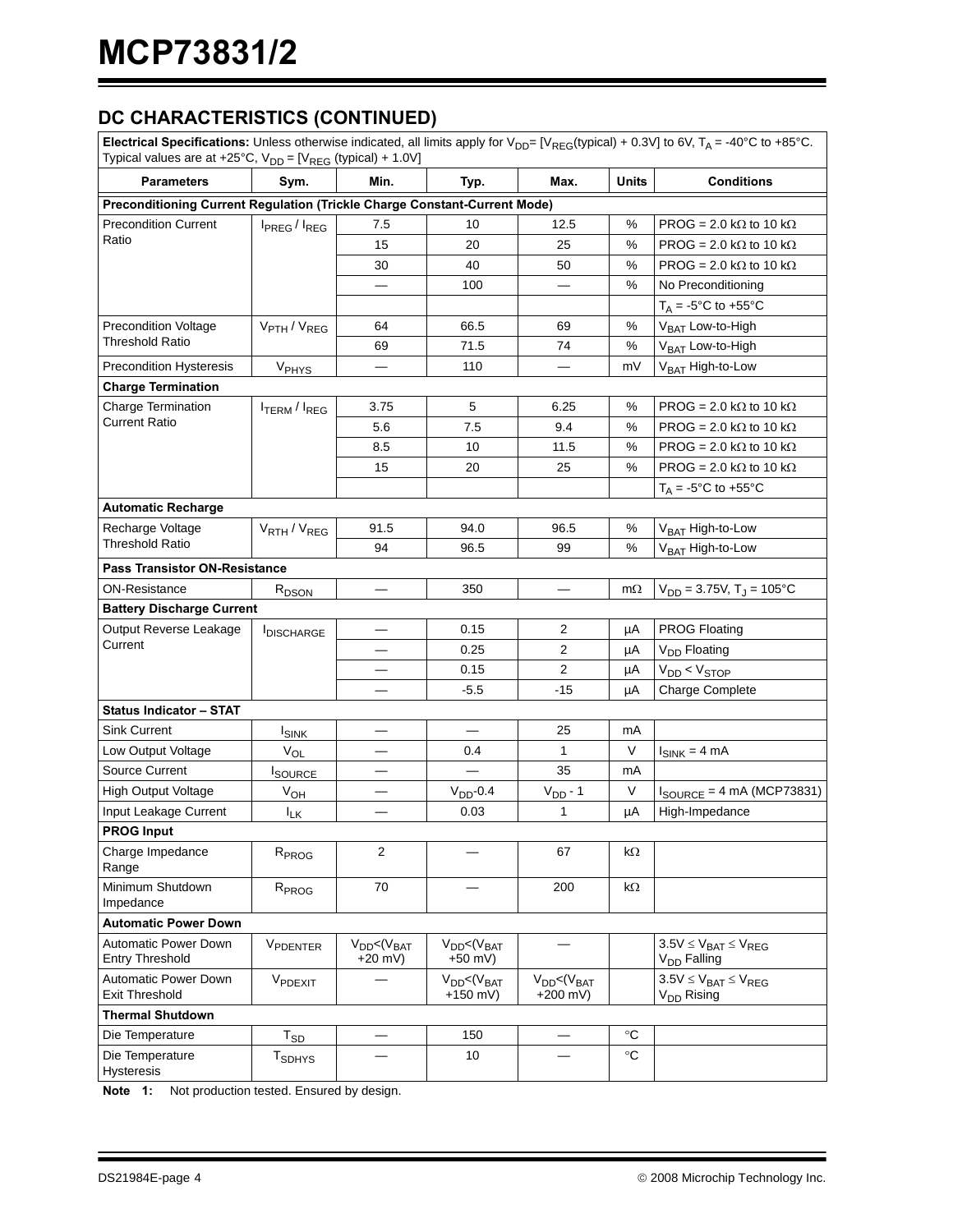### **AC CHARACTERISTICS**

| Electrical Specifications: Unless otherwise indicated, all limits apply for $V_{DD} = [V_{REG} (typical) + 0.3V]$ to 12V,<br>$T_A$ = -40°C to +85°C. Typical values are at +25°C, $V_{DD} = [V_{REG} (typical) + 1.0V]$ |                     |      |      |      |              |                                                    |  |
|-------------------------------------------------------------------------------------------------------------------------------------------------------------------------------------------------------------------------|---------------------|------|------|------|--------------|----------------------------------------------------|--|
| <b>Parameters</b>                                                                                                                                                                                                       | Sym.                | Min. | Typ. | Max. | <b>Units</b> | <b>Conditions</b>                                  |  |
| <b>UVLO Start Delay</b>                                                                                                                                                                                                 | <sup>t</sup> START  |      |      | 5    | ms           | V <sub>DD</sub> Low-to-High                        |  |
| <b>Constant-Current Regulation</b>                                                                                                                                                                                      |                     |      |      |      |              |                                                    |  |
| Transition Time Out of<br>Preconditioning                                                                                                                                                                               | <sup>t</sup> DELAY  |      |      |      | ms           | $V_{BAT}$ < $V_{PTH}$ to $V_{BAT}$ > $V_{PTH}$     |  |
| Current Rise Time Out of<br>Preconditioning                                                                                                                                                                             | <sup>t</sup> RISE   |      |      | 1    | ms           | $I_{\text{OUT}}$ Rising to 90% of $I_{\text{RFG}}$ |  |
| <b>Termination Comparator</b><br>Filter                                                                                                                                                                                 | t <sub>TERM</sub>   | 0.4  | 1.3  | 3.2  | ms           | Average $I_{\text{OUT}}$ Falling                   |  |
| Charge Comparator Filter                                                                                                                                                                                                | <sup>t</sup> CHARGE | 0.4  | 1.3  | 3.2  | ms           | Average $V_{\text{BAT}}$                           |  |
| <b>Status Indicator</b>                                                                                                                                                                                                 |                     |      |      |      |              |                                                    |  |
| Status Output turn-off                                                                                                                                                                                                  | $t_{\text{OFF}}$    |      |      | 200  | μS           | $I_{SINK}$ = 1 mA to 0 mA                          |  |
| Status Output turn-on                                                                                                                                                                                                   | t <sub>ON</sub>     |      |      | 200  | μS           | $I_{SINK} = 0$ mA to 1 mA                          |  |

### **TEMPERATURE SPECIFICATIONS**

**Electrical Specifications:** Unless otherwise indicated, all limits apply for  $V_{DD} = [V_{REG} (typical) + 0.3V]$  to 12V. Typical values are at +25°C,  $V_{DD}$  = [ $V_{REG}$  (typical) + 1.0V]

| <b>Parameters</b>                  | Sym.          | Min.  | Typ. | Max.   | <b>Units</b> | <b>Conditions</b>                                                |
|------------------------------------|---------------|-------|------|--------|--------------|------------------------------------------------------------------|
| <b>Temperature Ranges</b>          |               |       |      |        |              |                                                                  |
| Specified Temperature Range        | $T_A$         | $-40$ |      | $+85$  | °C           |                                                                  |
| <b>Operating Temperature Range</b> | $T_{\rm J}$   | -40   |      | $+125$ | °C           |                                                                  |
| Storage Temperature Range          | $T_A$         | -65   |      | $+150$ | °C           |                                                                  |
| <b>Thermal Package Resistances</b> |               |       |      |        |              |                                                                  |
| 5-Lead, SOT-23                     | $\theta_{JA}$ |       | 230  |        | °C/W         | 4-Layer JC51-7 Standard<br>Board, Natural Convection<br>(Note 2) |
| 8-Lead, 2 mm x 3 mm, DFN           | $\theta_{JA}$ |       | 76   |        | °C/W         | 4-Layer JC51-7 Standard<br>Board, Natural Convection<br>(Note 1) |

<span id="page-4-1"></span><span id="page-4-0"></span>**Note 1:** This represents the minimum copper condition on the PCB (Printed Circuit Board).

**2:** With large copper area on the PCB, the SOT-23-5 thermal resistance ( θ<sub>JA</sub>) can reach a typical value of 130°C/W or better.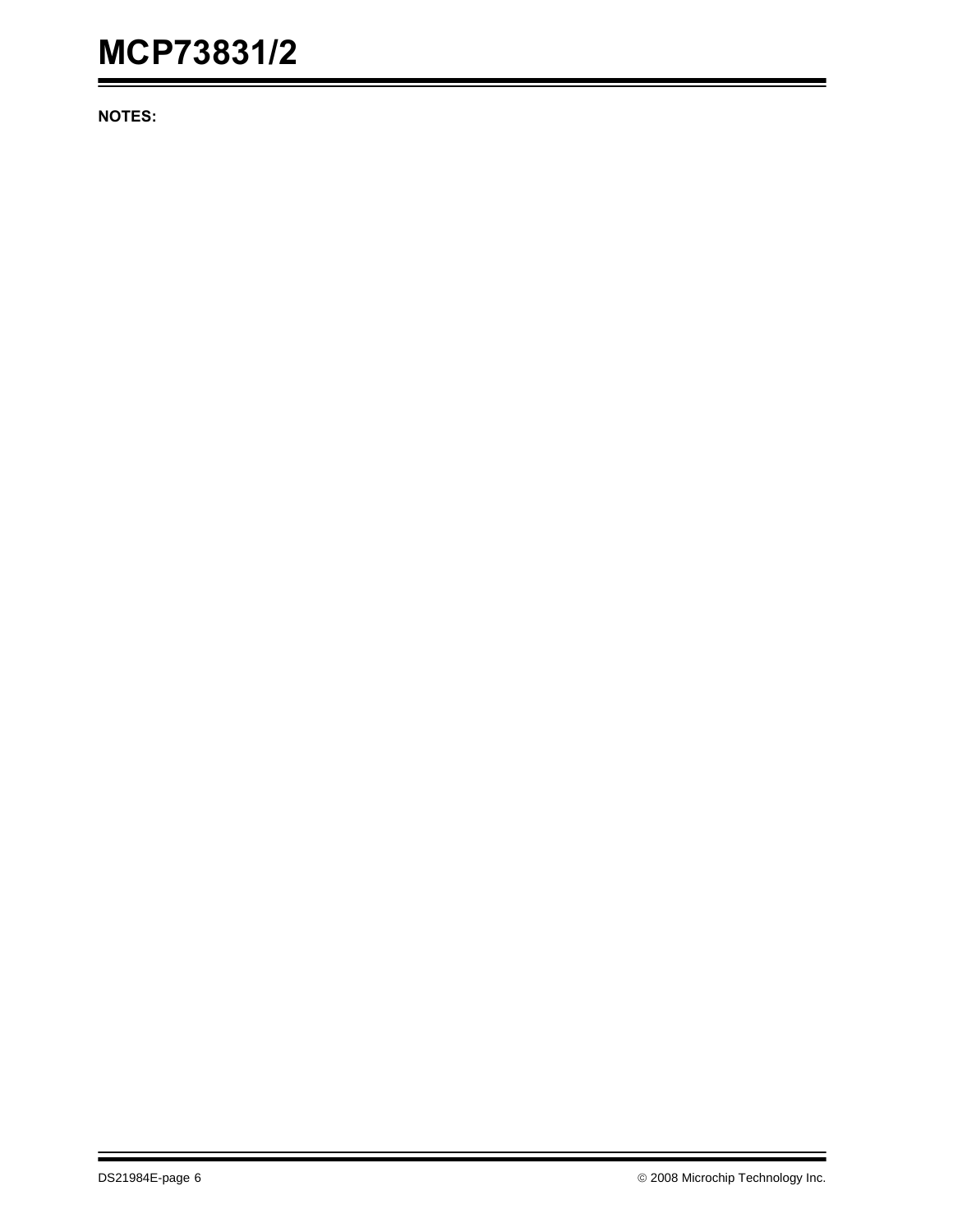### <span id="page-6-0"></span>**2.0 TYPICAL PERFORMANCE CURVES**

**Note:** The graphs and tables provided following this note are a statistical summary based on a limited number of samples and are provided for informational purposes only. The performance characteristics listed herein are not tested or guaranteed. In some graphs or tables, the data presented may be outside the specified operating range (e.g., outside specified power supply range) and therefore outside the warranted range.

**Note:** Unless otherwise indicated,  $V_{DD} = [V_{REG}(typical) + 1V]$ ,  $I_{OUT} = 10$  mA and  $T_A = +25$ °C, Constant-Voltage mode.







*FIGURE 2-2: Battery Regulation Voltage (VBAT) vs. Ambient Temperature (TA).*



*FIGURE 2-3: Output Leakage Current (IDISCHARGE) vs. Battery Regulation Voltage*   $(V_{BAT})$ .



**FIGURE 2-4:** Charge Current ( $I_{OUT}$ ) vs. *Programming Resistor (R<sub>PROG</sub>).* 



*FIGURE 2-5: Charge Current (I<sub>OUT</sub>) vs. Supply Voltage (V<sub>DD</sub>)*.



*FIGURE 2-6: Charge Current (I<sub>OUT</sub>) vs. Supply Voltage (V<sub>DD</sub>)*.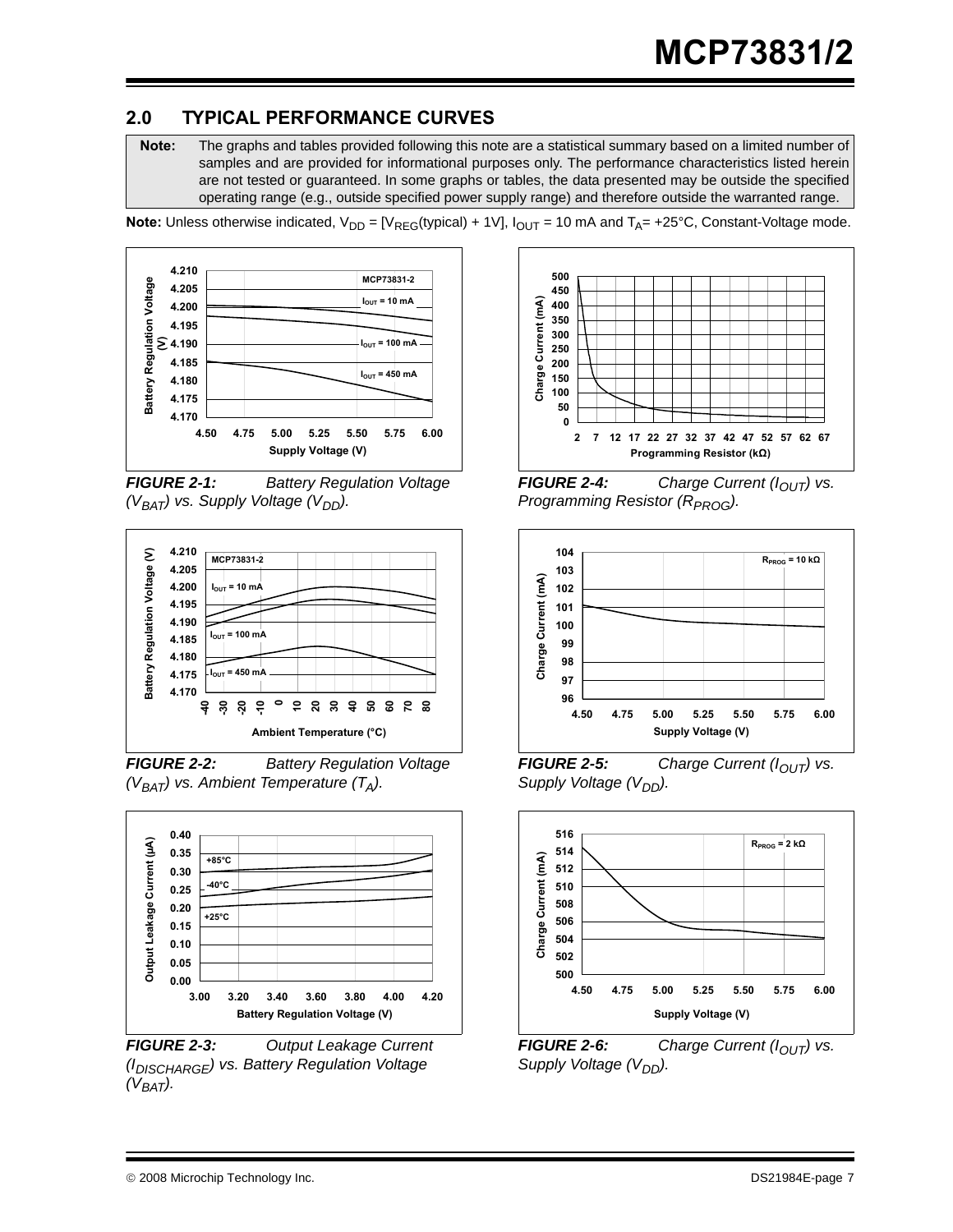### **TYPICAL PERFORMANCE CURVES (CONTINUED)**

**Note:** Unless otherwise indicated,  $V_{DD} = [V_{REG}(typical) + 1V]$ ,  $I_{OUT} = 10$  mA and  $T_A = +25$ °C, Constant-Voltage mode.



*FIGURE 2-7: Charge Current (I<sub>OUT</sub>) vs. Ambient Temperature (TA).*



*FIGURE 2-8: Charge Current (I<sub>OUT</sub>) vs. Ambient Temperature (TA).*



*FIGURE 2-9: Charge Current (I<sub>OUT</sub>) vs. Junction Temperature (T<sub>J</sub>).* 



*FIGURE 2-10: Charge Current (I<sub>OUT</sub>) vs. Junction Temperature (T<sub>J</sub>).* 



*FIGURE 2-11: Power Supply Ripple Rejection (PSRR).*



*FIGURE 2-12: Power Supply Ripple Rejection (PSRR).*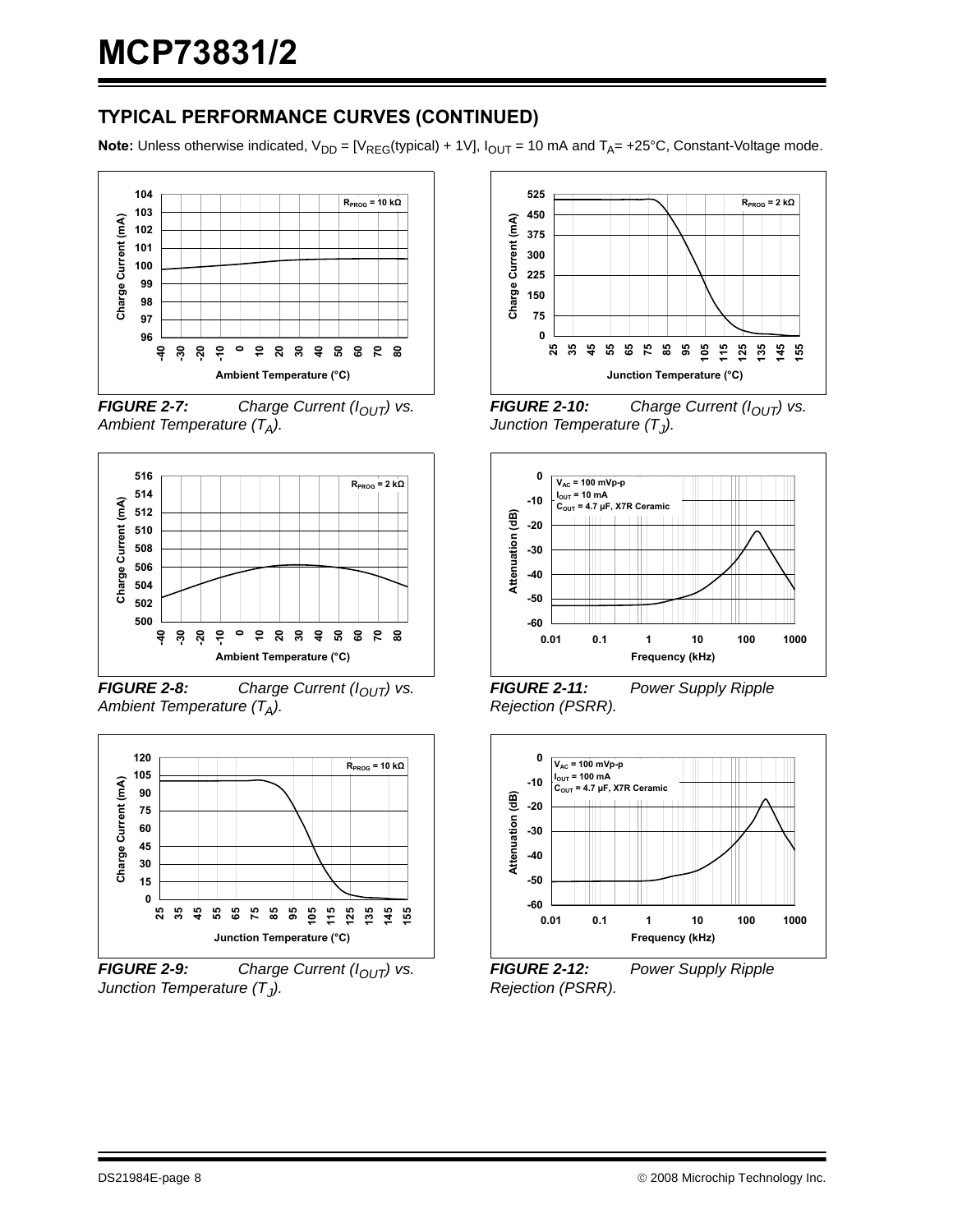### **TYPICAL PERFORMANCE CURVES (CONTINUED)**

**Note:** Unless otherwise indicated,  $V_{DD} = [V_{REG}(typical) + 1V]$ ,  $I_{OUT} = 10$  mA and  $T_A = +25$ °C, Constant-Voltage mode.









*FIGURE 2-14: Line Transient Response.*





*FIGURE 2-15: Load Transient Response.*









*FIGURE 2-17: Complete Charge Cycle (180 mAh Li-Ion Battery).*



*FIGURE 2-18: Complete Charge Cycle (1000 mAh Li-Ion Battery).*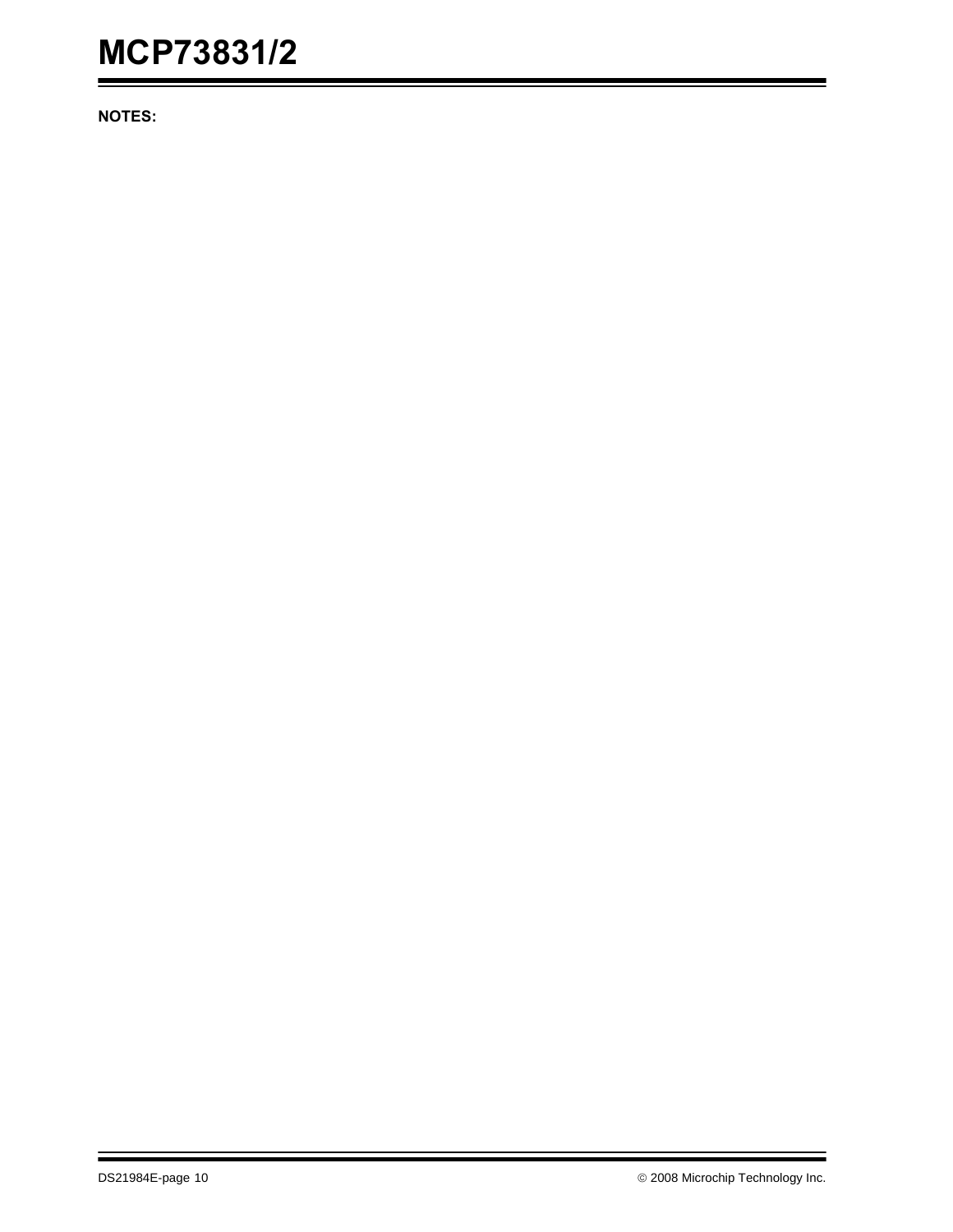### <span id="page-10-1"></span>**3.0 PIN DESCRIPTION**

The descriptions of the pins are listed in [Table 3-1.](#page-10-0)

<span id="page-10-0"></span>

| <b>TABLE 3-1:</b> | <b>PIN FUNCTION TABLES</b> |
|-------------------|----------------------------|
|-------------------|----------------------------|

|               | Pin No.         |                   | <b>Function</b>                                                  |  |  |  |
|---------------|-----------------|-------------------|------------------------------------------------------------------|--|--|--|
| <b>DFN</b>    | <b>SOT-23-5</b> | Symbol            |                                                                  |  |  |  |
|               | 4               | V <sub>DD</sub>   | <b>Battery Management Input Supply</b>                           |  |  |  |
| $\mathcal{P}$ |                 | V <sub>DD</sub>   | <b>Battery Management Input Supply</b>                           |  |  |  |
| 3             | 3               | $V_{\text{BAT}}$  | <b>Battery Charge Control Output</b>                             |  |  |  |
| 4             |                 | $V_{\text{BAT}}$  | <b>Battery Charge Control Output</b>                             |  |  |  |
| 5             |                 | <b>STAT</b>       | <b>Charge Status Output</b>                                      |  |  |  |
| 6             | 2               | $\mathrm{V_{SS}}$ | Battery Management 0V Reference                                  |  |  |  |
| 7             |                 | N <sub>C</sub>    | No Connection                                                    |  |  |  |
| 8             | 5               | <b>PROG</b>       | <b>Current Regulation Set and Charge Control Enable</b>          |  |  |  |
| 9             |                 | EP                | Exposed Thermal Pad (EP); must be connected to V <sub>SS</sub> . |  |  |  |

### **3.1 Battery Management Input Supply**  (V<sub>DD</sub>)

A supply voltage of  $[V_{REG} (typical) + 0.3V]$  to 6V is recommended. Bypass to  $V_{SS}$  with a minimum of 4.7 µF.

### **3.2 Battery Charge Control Output**   $(V<sub>BAT</sub>)$

Connect to positive terminal of battery. Drain terminal of internal P-channel MOSFET pass transistor. Bypass to  $V_{SS}$  with a minimum of 4.7  $\mu$ F to ensure loop stability when the battery is disconnected.

### **3.3 Charge Status Output (STAT)**

STAT is an output for connection to an LED for charge status indication. Alternatively, a pull-up resistor can be applied for interfacing to a host microcontroller.

STAT is a tri-state logic output on the MCP73831 and an open-drain output on the MCP73832.

### **3.4 Battery Management 0V Reference**   $(V_{SS})$

Connect to negative terminal of battery and input supply.

### **3.5 Current Regulation Set (PROG)**

Preconditioning, fast charge and termination currents are scaled by placing a resistor from PROG to  $V_{SS}$ .

The charge management controller can be disabled by allowing the PROG input to float.

### <span id="page-10-2"></span>**3.6 Exposed Thermal Pad (EP)**

There is an internal electrical connection between the Exposed Thermal Pad (EP) and the  $V_{SS}$  pin; they must be connected to the same potential on the Printed Circuit Board (PCB).

Vias are recommended to add from land area of EP to a copper layer on the other side of the PCB for better thermal performance.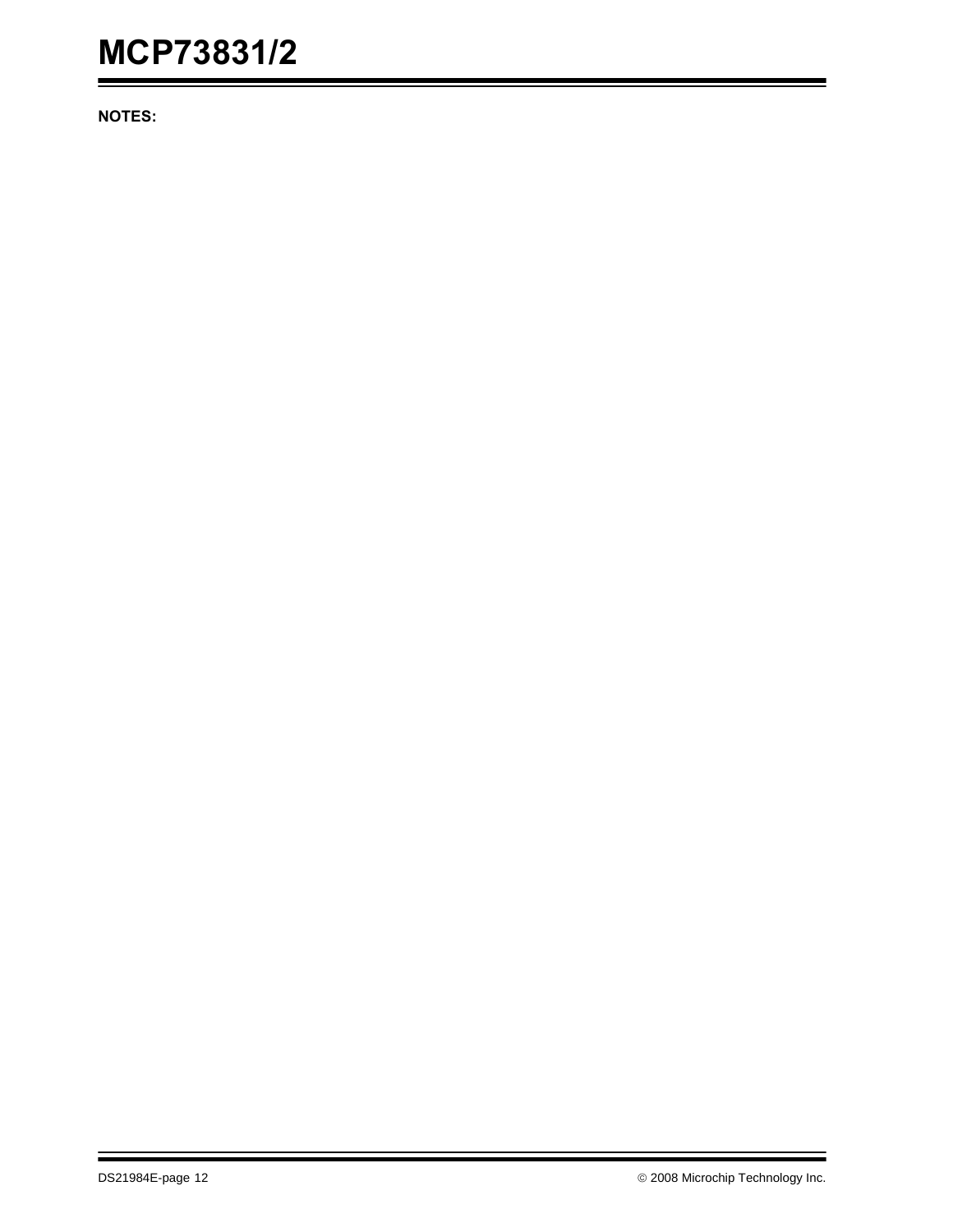### **4.0 DEVICE OVERVIEW**

The MCP73831/2 are highly advanced linear charge management controllers. [Figure 4-1](#page-12-0) depicts the operational flow algorithm from charge initiation to completion and automatic recharge.



<span id="page-12-0"></span>*FIGURE 4-1: Flowchart.*

### **4.1 Undervoltage Lockout (UVLO)**

An internal UVLO circuit monitors the input voltage and keeps the charger in Shutdown mode until the input supply rises above the UVLO threshold. The UVLO circuitry has a built in hysteresis of 100 mV.

In the event a battery is present when the input power is applied, the input supply must rise 150 mV above the battery voltage before the MCP73831/2 becomes operational.

The UVLO circuit places the device in Shutdown mode if the input supply falls to within +50 mV of the battery voltage. Again, the input supply must rise to a level 150 mV above the battery voltage before the MCP73831/2 become operational.

The UVLO circuit is always active. Whenever the input supply is below the UVLO threshold or within +50 mV of the voltage at the  $V_{BAT}$  pin, the MCP73831/2 are placed in a Shutdown mode.

During any UVLO condition, the battery reverse discharge current will be less than 2 µA.

### **4.2 Charge Qualification**

For a charge cycle to begin, all UVLO conditions must be met and a battery or output load must be present. A charge current programming resistor must be connected from PROG to  $V_{SS}$ . If the PROG pin is open or floating, the MCP73831/2 are disabled and the battery reverse discharge current is less than 2 µA. In this manner, the PROG pin acts as a charge enable and can be used as a manual shutdown.

### **4.3 Preconditioning**

If the voltage at the  $V_{BAT}$  pin is less than the preconditioning threshold, the MCP73831/2 enter a preconditioning or Trickle Charge mode. The preconditioning threshold is factory set. Refer to **[Section 1.0 "Electri](#page-2-0)[cal Characteristics"](#page-2-0)** for preconditioning threshold options and the Product Identification System for standard options.

In this mode, the MCP73831/2 supply a percentage of the charge current (established with the value of the resistor connected to the PROG pin) to the battery. The percentage or ratio of the current is factory set. Refer to **[Section 1.0 "Electrical Characteristics"](#page-2-0)** for preconditioning current options and the **["Product](#page-24-0) [Identification System"](#page-24-0)** for standard options.

When the voltage at the  $V_{BAT}$  pin rises above the preconditioning threshold, the MCP73831/2 enter the Constant-Current or Fast Charge mode.

### **4.4 Fast Charge Constant-Current Mode**

During the Constant-Current mode, the programmed charge current is supplied to the battery or load. The charge current is established using a single resistor from PROG to  $V_{SS}$ . Constant-Current mode is maintained until the voltage at the  $V<sub>BAT</sub>$  pin reaches the regulation voltage,  $V_{RFG}$ .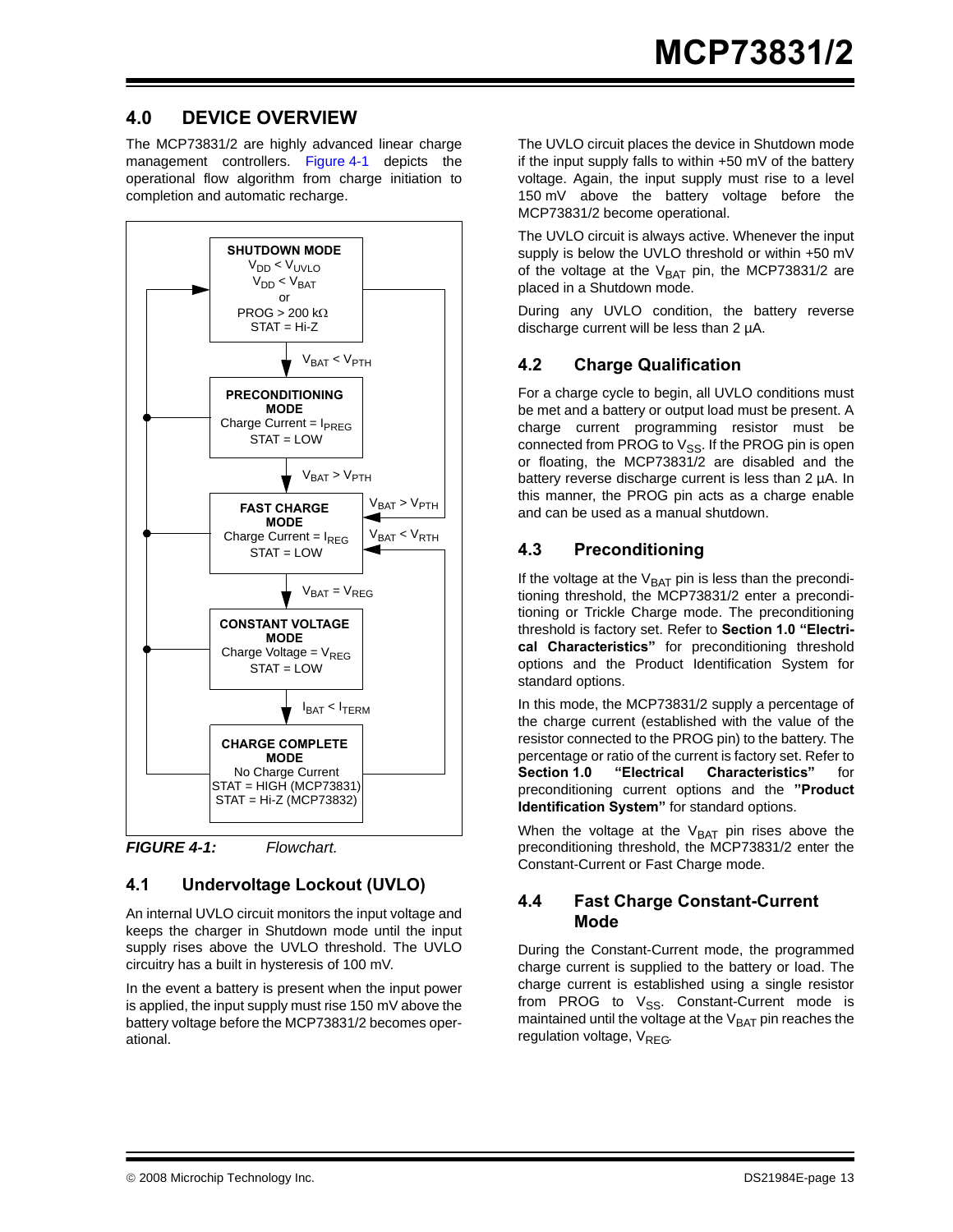### **4.5 Constant-Voltage Mode**

When the voltage at the  $V_{BAT}$  pin reaches the regulation voltage,  $V_{RFG}$  constant voltage regulation begins. The regulation voltage is factory set to 4.2V, 4.35V, 4.40V, or 4.50V with a tolerance of ±0.75%.

### **4.6 Charge Termination**

The charge cycle is terminated when, during Constant-Voltage mode, the average charge current diminishes below a percentage of the programmed charge current (established with the value of the resistor connected to the PROG pin). A 1 ms filter time on the termination comparator ensures that transient load conditions do not result in premature charge cycle termination. The percentage or ratio of the current is factory set. Refer to **[Section 1.0 "Electrical Characteristics"](#page-2-0)** for charge termination current options and the **["Product](#page-24-0) [Identification System"](#page-24-0)** for standard options.

The charge current is latched off and the MCP73831/2 enter a Charge Complete mode.

### **4.7 Automatic Recharge**

The MCP73831/2 continuously monitor the voltage at the  $V_{BAT}$  pin in the Charge Complete mode. If the voltage drops below the recharge threshold, another charge cycle begins and current is once again supplied to the battery or load. The recharge threshold is factory set. Refer to **[Section 1.0 "Electrical Characteristics"](#page-2-0)** for recharge threshold options and the **["Product](#page-24-0) [Identification System"](#page-24-0)** for standard options.

### **4.8 Thermal Regulation**

The MCP73831/2 limit the charge current based on the die temperature. The thermal regulation optimizes the charge cycle time while maintaining device reliability. [Figure 4-2](#page-13-0) depicts the thermal regulation for the MCP73831/2.



<span id="page-13-0"></span>

### **4.9 Thermal Shutdown**

The MCP73831/2 suspend charge if the die temperature exceeds 150°C. Charging will resume when the die temperature has cooled by approximately 10°C.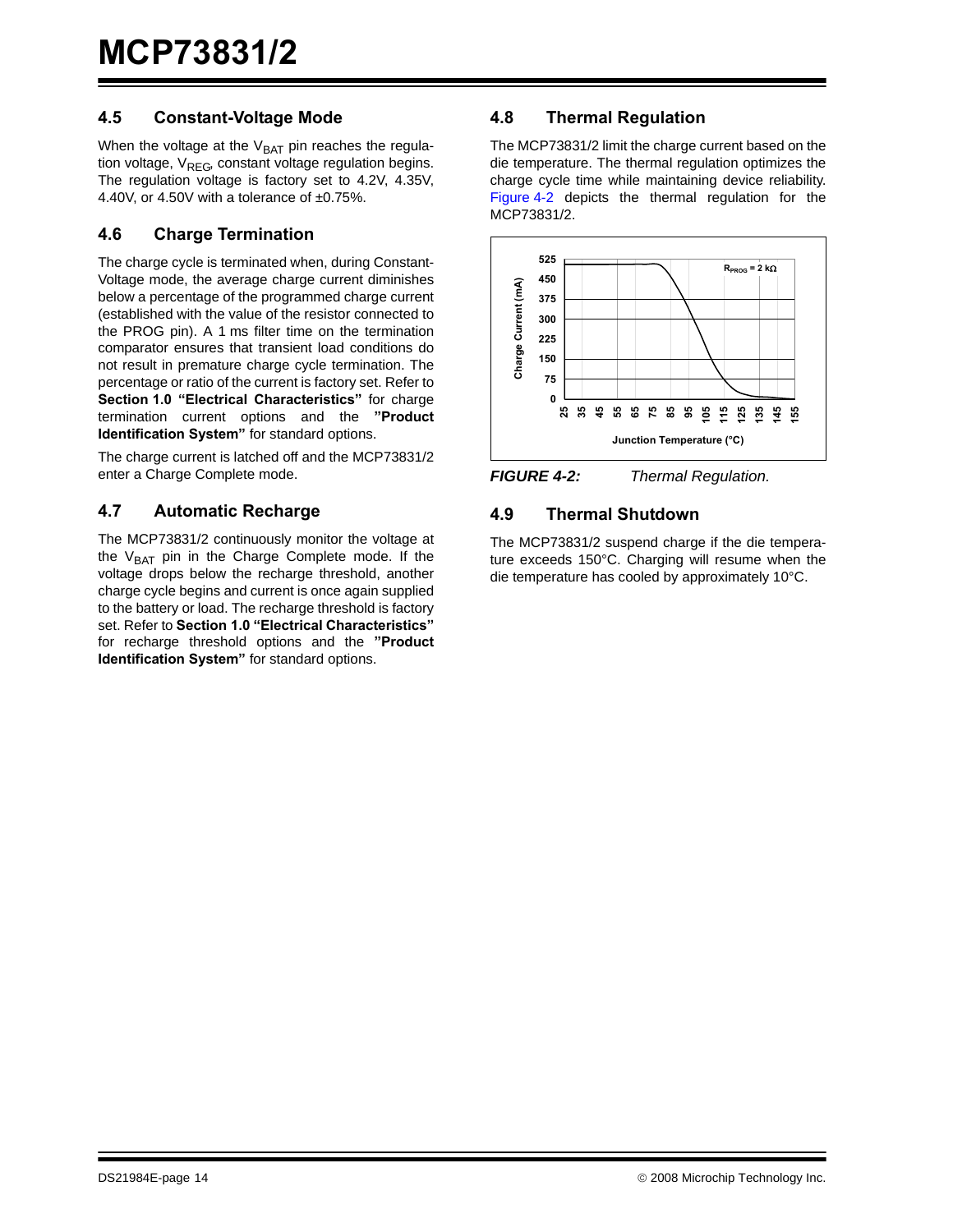### **5.0 DETAILED DESCRIPTION**

### **5.1 Analog Circuitry**

### 5.1.1 BATTERY MANAGEMENT INPUT SUPPLY (V<sub>DD</sub>)

The  $V_{DD}$  input is the input supply to the MCP73831/2. The MCP73831/2 automatically enter a Power-Down mode if the voltage on the  $V_{DD}$  input falls below the UVLO voltage ( $V<sub>STOP</sub>$ ). This feature prevents draining the battery pack when the  $V_{DD}$  supply is not present.

### 5.1.2 CURRENT REGULATION SET (PROG)

Fast charge current regulation can be scaled by placing a programming resistor (R<sub>PROG</sub>) from the PROG input to  $V_{SS}$ . The program resistor and the charge current are calculated using the following equation:

 $I_{REG} = \frac{1000V}{P}$  $=\frac{1000 V}{R_{PROG}}$ Where:  $R_{PROG}$  = kOhms  $I_{REG}$  = milliampere

The preconditioning trickle charge current and the charge termination current are ratiometric to the fast charge current based on the selected device options.

### 5.1.3 BATTERY CHARGE CONTROL OUTPUT (V<sub>BAT</sub>)

The battery charge control output is the drain terminal of an internal P-channel MOSFET. The MCP73831/2 provide constant current and voltage regulation to the battery pack by controlling this MOSFET in the linear region. The battery charge control output should be connected to the positive terminal of the battery pack.

### **5.2 Digital Circuitry**

### 5.2.1 STATUS INDICATOR (STAT)

The charge status output of the MCP73831 has three different states: High (H), Low (L), and High-Impedance (Hi-Z). The charge status output of the MCP73832 is open-drain, and, as such, has two different states: Low (L), and High-Impedance (Hi-Z). The charge charge status output can be used to illuminate 1, 2, or tri-color LEDs. Optionally, the charge status output can be used as an interface to a host microcontroller.

[Table 5-1](#page-14-0) summarize the state of the status output during a charge cycle..

|                                        | STAT <sub>1</sub> |                 |  |  |
|----------------------------------------|-------------------|-----------------|--|--|
| <b>Charge Cycle State</b>              | <b>MCP73831</b>   | <b>MCP73832</b> |  |  |
| Shutdown                               | Hi-Z              | Hi-Z            |  |  |
| No Battery Present                     | Hi-Z              | Hi-Z            |  |  |
| Preconditioning                        |                   |                 |  |  |
| <b>Constant-Current Fast</b><br>Charge |                   |                 |  |  |
| <b>Constant Voltage</b>                |                   |                 |  |  |
| Charge Complete -<br>Standby           | н                 | $Hi-Z$          |  |  |

### <span id="page-14-0"></span>**TABLE 5-1: STATUS OUTPUT**

### 5.2.2 DEVICE DISABLE (PROG)

The current regulation set input pin (PROG) can be used to terminate a charge at any time during the charge cycle, as well as to initiate a charge cycle or initiate a recharge cycle.

Placing a programming resistor from the PROG input to  $V_{SS}$  enables the device. Allowing the PROG input to float or by applying a logic-high input signal, disables the device and terminates a charge cycle. When disabled, the device's supply current is reduced to 25 µA, typically.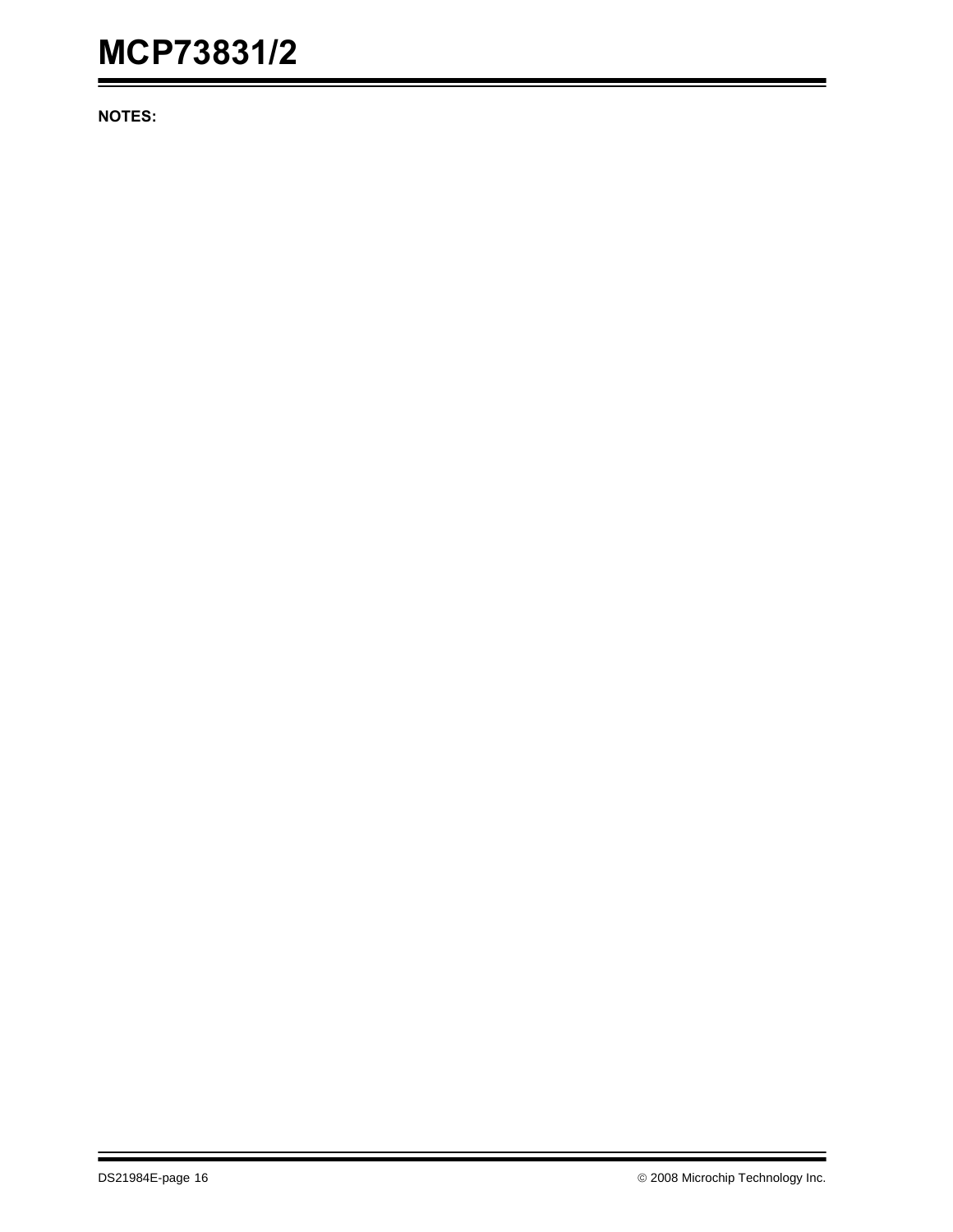### **6.0 APPLICATIONS**

The MCP73831/2 are designed to operate in conjunction with a host microcontroller or in a stand-alone application. The MCP73831/2 provide the preferred charge algorithm for Lithium-Ion and Lithium-Polymer cells constant current followed by constant voltage. [Figure 6-1](#page-16-0) depicts a typical stand-alone application circuit, while Figure[s 6-2](#page-16-1) and [6-3](#page-16-2) depict the accompanying charge profile.



<span id="page-16-0"></span>

*FIGURE 6-1: Typical Application Circuit.*



<span id="page-16-1"></span>*FIGURE 6-2: Typical Charge Profile (180 mAh Battery).*

### **6.1 Application Circuit Design**

Due to the low efficiency of linear charging, the most important factors are thermal design and cost, which are a direct function of the input voltage, output current and thermal impedance between the battery charger and the ambient cooling air. The worst-case situation is when the device has transitioned from the Preconditioning mode to the Constant-Current mode. In this situation, the battery charger has to dissipate the maximum power. A trade-off must be made between the charge current, cost and thermal requirements of the charger.

### 6.1.1 COMPONENT SELECTION

Selection of the external components in [Figure 6-1](#page-16-0) is crucial to the integrity and reliability of the charging system. The following discussion is intended as a guide for the component selection process.



<span id="page-16-2"></span>*FIGURE 6-3: Typical Charge Profile in Thermal Regulation (1000 mAh Battery).*

### 6.1.1.1 Current Programming Resistor  $(R_{PROG})$

The preferred fast charge current for Lithium-Ion cells is at the 1C rate, with an absolute maximum current at the 2C rate. For example, a 500 mAh battery pack has a preferred fast charge current of 500 mA. Charging at this rate provides the shortest charge cycle times without degradation to the battery pack performance or life.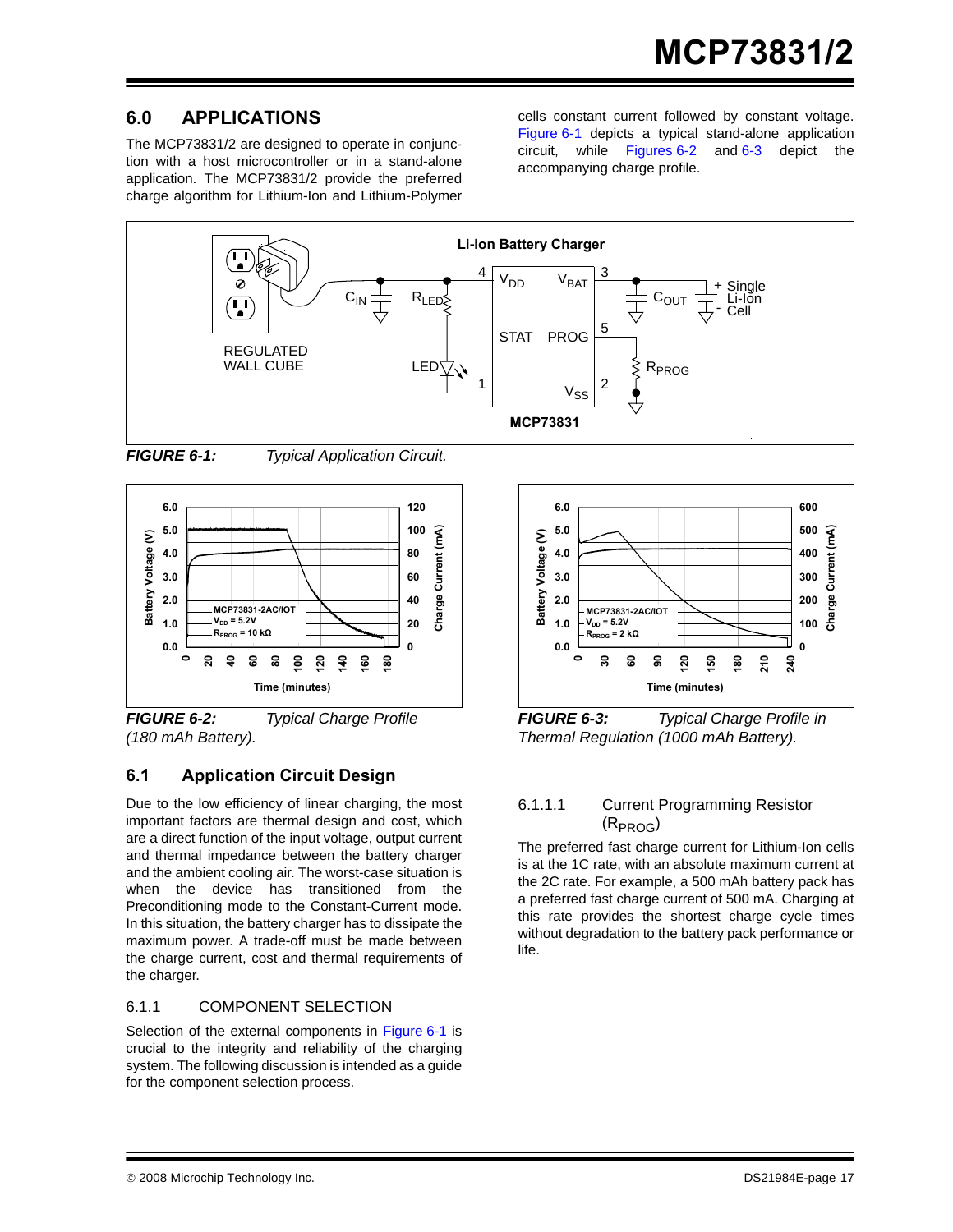### 6.1.1.2 Thermal Considerations

The worst-case power dissipation in the battery charger occurs when the input voltage is at the maximum and the device has transitioned from the Preconditioning mode to the Constant-Current mode. In this case, the power dissipation is:

Power dissipation with a 5V, ±10% input voltage source is:  $PowerDissipation = (V_{DDMAX} - V_{PTHMIN}) \times I_{REGMAX}$ Where:  $V_{DDMAX}$  = the maximum input voltage  $I_{\text{RFGMAX}}$  = the maximum fast charge current  $V_{PTHMIN}$  = the minimum transition threshold voltage

 $PowerDissipation = (5.5V - 2.7V) \times 550mA = 1.54W$ 

This power dissipation with the battery charger in the SOT-23-5 package will cause thermal regulation to be entered as depicted in [Figure 6-3.](#page-16-2) Alternatively, the 2mm x 3mm DFN package could be utilized to reduce charge cycle times.

### 6.1.1.3 External Capacitors

The MCP73831/2 are stable with or without a battery load. In order to maintain good AC stability in the Constant-Voltage mode, a minimum capacitance of 4.7 µF is recommended to bypass the  $V_{BAT}$  pin to  $V_{SS}$ . This capacitance provides compensation when there is no battery load. In addition, the battery and interconnections appear inductive at high frequencies. These elements are in the control feedback loop during Constant-Voltage mode. Therefore, the bypass capacitance may be necessary to compensate for the inductive nature of the battery pack.

Virtually any good quality output filter capacitor can be used, independent of the capacitor's minimum Effective Series Resistance (ESR) value. The actual value of the capacitor (and its associated ESR) depends on the output load current. A 4.7 µF ceramic, tantalum or aluminum electrolytic capacitor at the output is usually sufficient to ensure stability for output currents up to a 500 mA.

### 6.1.1.4 Reverse-Blocking Protection

The MCP73831/2 provide protection from a faulted or shorted input. Without the protection, a faulted or shorted input would discharge the battery pack through the body diode of the internal pass transistor.

### 6.1.1.5 Charge Inhibit

The current regulation set input pin (PROG) can be used to terminate a charge at any time during the charge cycle, as well as to initiate a charge cycle or initiate a recharge cycle.

Placing a programming resistor from the PROG input to  $V_{SS}$  enables the device. Allowing the PROG input to float or by applying a logic-high input signal, disables the device and terminates a charge cycle. When disabled, the device's supply current is reduced to 25 µA, typically.

### 6.1.1.6 Charge Status Interface

A status output provides information on the state of charge. The output can be used to illuminate external LEDs or interface to a host microcontroller. Refer to [Table 5-1](#page-14-0) for a summary of the state of the status output during a charge cycle.

### **6.2 PCB Layout Issues**

For optimum voltage regulation, place the battery pack as close as possible to the device's  $V_{\text{BAT}}$  and  $V_{\text{SS}}$  pins. This is recommended to minimize voltage drops along the high current-carrying PCB traces.

If the PCB layout is used as a heatsink, adding many vias in the heatsink pad can help conduct more heat to the backplane of the PCB, thus reducing the maximum junction temperature. Figures [6-4](#page-17-0) and [6-5](#page-17-1) depict a typical layout with PCB heatsinking.



<span id="page-17-0"></span>

<span id="page-17-1"></span>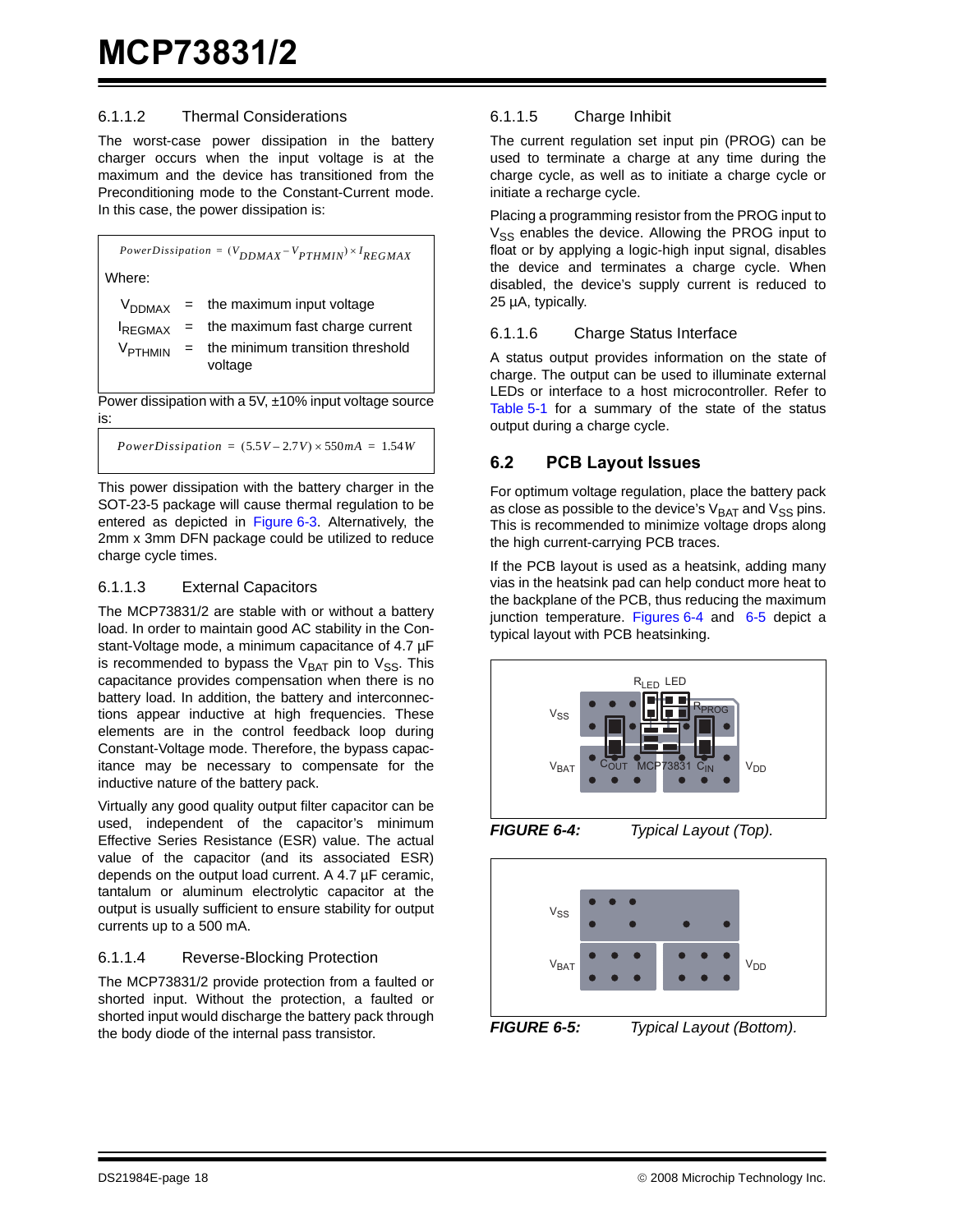### **7.0 PACKAGING INFORMATION**

### **7.1 Package Marking Information**

### 8-Lead DFN (2 mm x 3 mm) Example:



| Device            | Code |
|-------------------|------|
| MCP73831T-2ACI/MC | AAF  |
| MCP73831T-2ATI/MC | AAF  |
| MCP73831T-2DCI/MC | AAG  |
| MCP73831T-3ACI/MC | AAH  |
| MCP73831T-4ADI/MC | AAJ  |
| MCP73831T-5ACI/MC | AAK  |
| MCP73832T-2ACI/MC | AAI  |
| MCP73832T-2ATI/MC | AAM  |
| MCP73832T-2DCI/MC | AAP  |
| MCP73832T-3ACI/MC | AAQ  |
| MCP73832T-4ADI/MC | AAR  |
| MCP73832T-5ACI/MC | AAS  |



**Note:** Applies to 8-Lead DFN

### 5-Lead SOT-23 Example:



|      | <b>Device</b>                         | Code        |      |
|------|---------------------------------------|-------------|------|
| XXNN | MCP73831T-2ACI/OT                     | <b>KDNN</b> | KD25 |
|      | MCP73831T-2ATI/OT                     | <b>KENN</b> |      |
|      | MCP73831T-2DCI/OT                     | <b>KFNN</b> |      |
|      | MCP73831T-3ACI/OT                     | <b>KGNN</b> |      |
|      | MCP73831T-4ADI/OT                     | <b>KHNN</b> |      |
|      | MCP73831T-5ACI/OT                     | <b>KJNN</b> |      |
|      | MCP73832T-2ACI/OT                     | <b>KKNN</b> |      |
|      | MCP73832T-2ATI/OT                     | <b>KLNN</b> |      |
|      | MCP73832T-2DCI/OT                     | <b>KMNN</b> |      |
|      | MCP73832T-3ACI/OT                     | <b>KPNN</b> |      |
|      | MCP73832T-4ADI/OT                     | <b>KQNN</b> |      |
|      | MCP73832T-5ACI/OT                     | <b>KRNN</b> |      |
|      | MCP73832T-2DFI/OT                     | <b>LUNN</b> |      |
|      | <b>Note:</b> Applies to 5-Lead SOT-23 |             |      |





**Legend:** XX...X Customer-specific information Y Year code (last digit of calendar year) YY Year code (last 2 digits of calendar year) WW Week code (week of January 1 is week '01') NNN Alphanumeric traceability code Pb-free JEDEC designator for Matte Tin (Sn)  $*$  This package is Pb-free. The Pb-free JEDEC designator  $(q_3)$ can be found on the outer packaging for this package. **Note**: In the event the full Microchip part number cannot be marked on one line, it will be carried over to the next line, thus limiting the number of available characters for customer-specific information.  $(e<sub>3</sub>)$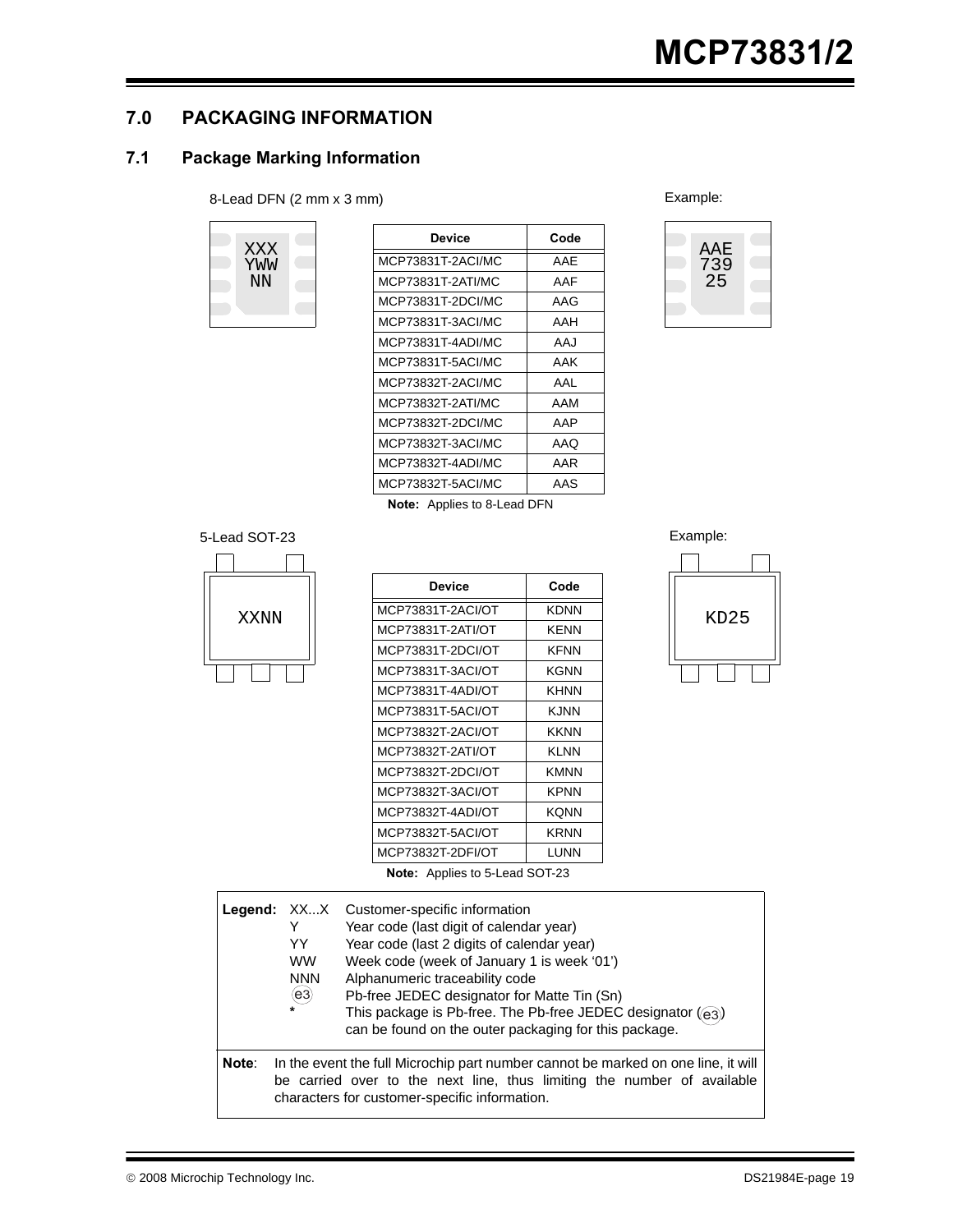### 8-Lead Plastic Dual Flat, No Lead Package (MC) – 2x3x0.9 mm Body [DFN]

Note: For the most current package drawings, please see the Microchip Packaging Specification located at http://www.microchip.com/packaging



|                           | Units                                        | <b>MILLIMETERS</b>   |          |      |
|---------------------------|----------------------------------------------|----------------------|----------|------|
|                           | <b>NOM</b><br>Dimension Limits<br><b>MIN</b> |                      |          | MAX  |
| Number of Pins            | N                                            |                      | 8        |      |
| Pitch                     | e                                            |                      | 0.50 BSC |      |
| <b>Overall Height</b>     | A                                            | 0.80                 | 0.90     | 1.00 |
| Standoff                  | A <sub>1</sub>                               | 0.00                 | 0.02     | 0.05 |
| <b>Contact Thickness</b>  | A <sub>3</sub>                               | 0.20 REF             |          |      |
| Overall Length            | D                                            | 2.00 BSC             |          |      |
| Overall Width             | F                                            | 3.00 BSC             |          |      |
| <b>Exposed Pad Length</b> | D <sub>2</sub>                               | 1.30                 |          | 1.75 |
| <b>Exposed Pad Width</b>  | E <sub>2</sub>                               | 1.50                 |          | 1.90 |
| <b>Contact Width</b>      | h                                            | 0.18<br>0.25<br>0.30 |          |      |
| Contact Length            |                                              | 0.30                 | 0.40     | 0.50 |
| Contact-to-Exposed Pad    | κ                                            | 0.20                 |          |      |

#### Notes:

- 1. Pin 1 visual index feature may vary, but must be located within the hatched area.
- 2. Package may have one or more exposed tie bars at ends.
- 3. Package is saw singulated.
- 4. Dimensioning and tolerancing per ASME Y14.5M.
	- BSC: Basic Dimension. Theoretically exact value shown without tolerances.

REF: Reference Dimension, usually without tolerance, for information purposes only.

Microchip Technology Drawing C04-123B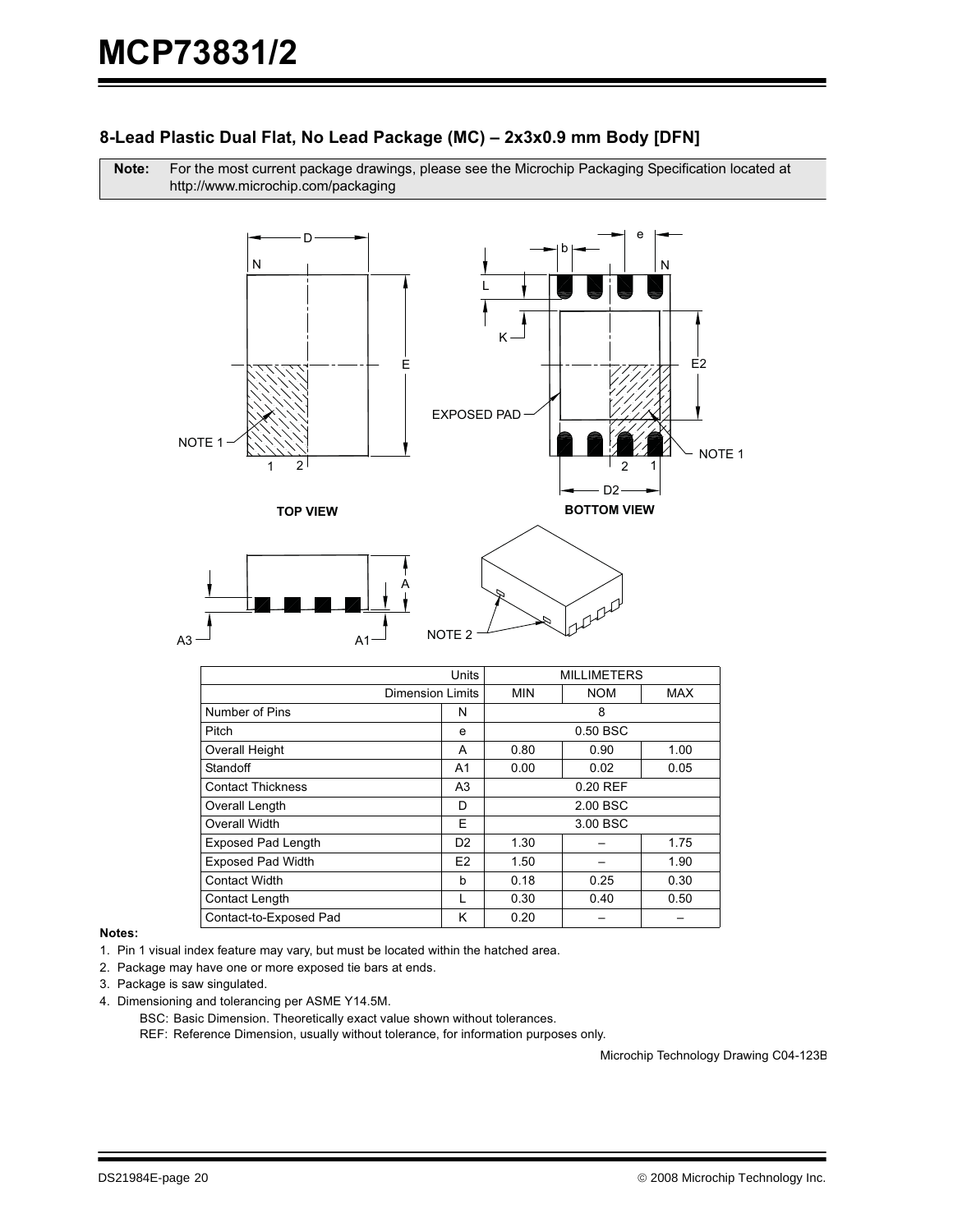### 8-Lead Plastic Dual Flat, No Lead Package (MC) – 2x3x0.9 mm Body [DFN]

Note: For the most current package drawings, please see the Microchip Packaging Specification located at http://www.microchip.com/packaging



### RECOMMENDED LAND PATTERN

|                            |    | <b>MILLIMETERS</b> |            |            |  |
|----------------------------|----|--------------------|------------|------------|--|
| <b>Dimension Limits</b>    |    | <b>MIN</b>         | <b>NOM</b> | <b>MAX</b> |  |
| <b>Contact Pitch</b>       | F  |                    | 0.50 BSC   |            |  |
| Optional Center Pad Width  | W2 |                    |            | 1.45       |  |
| Optional Center Pad Length | Т2 |                    |            | 1.75       |  |
| <b>Contact Pad Spacing</b> | C1 | 2.90               |            |            |  |
| Contact Pad Width (X8)     | Χ1 |                    |            | 0.30       |  |
| Contact Pad Length (X8)    | Υ1 |                    |            | 0.75       |  |
| Distance Between Pads      |    | 0.20               |            |            |  |

Notes:

1. Dimensioning and tolerancing per ASME Y14.5M

BSC: Basic Dimension. Theoretically exact value shown without tolerances.

Microchip Technology Drawing No. C04-2123A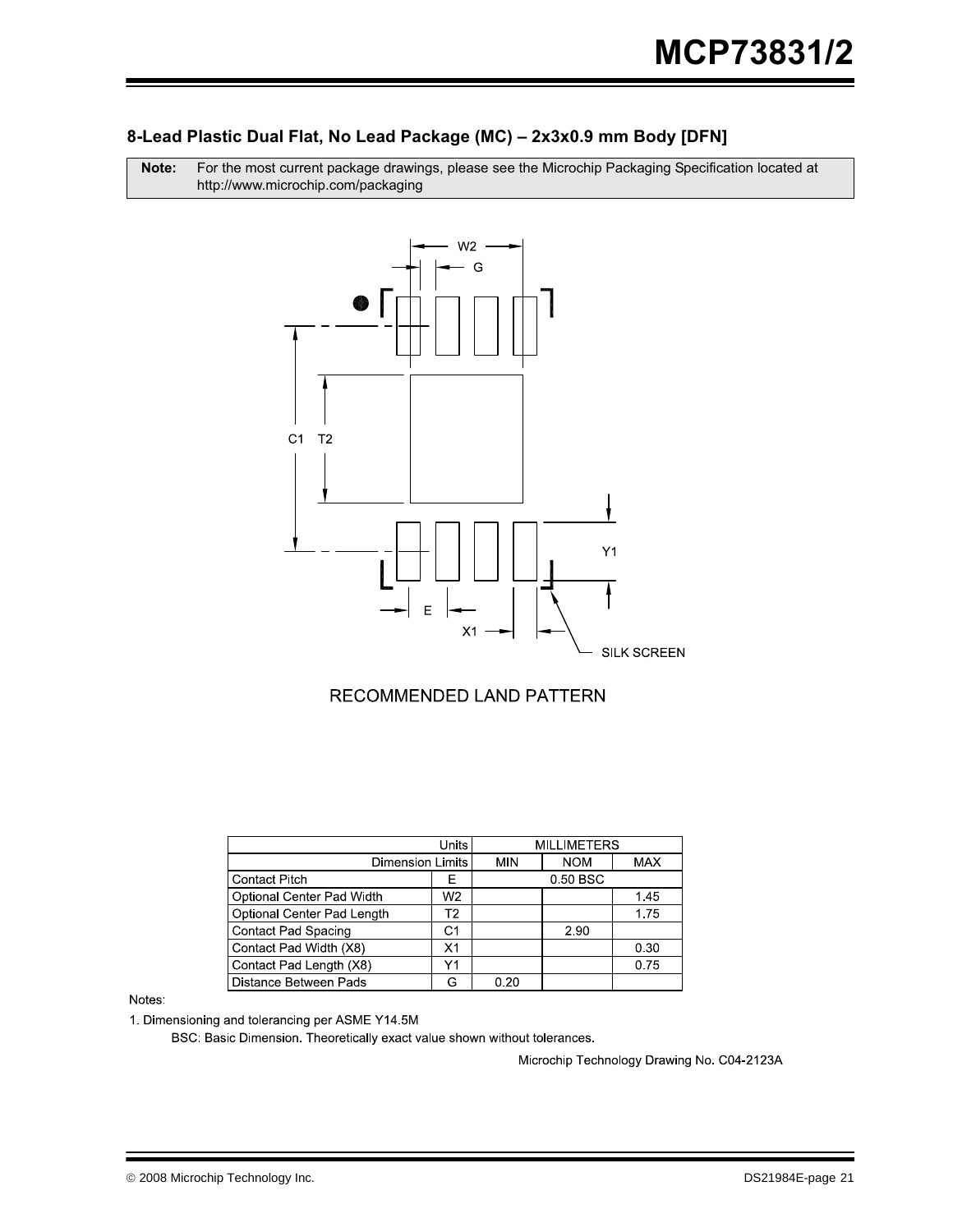### 5-Lead Plastic Small Outline Transistor (OT) [SOT-23]

Note: For the most current package drawings, please see the Microchip Packaging Specification located at http://www.microchip.com/packaging









|                                 | <b>Units</b>            | <b>MILLIMETERS</b> |            |              |
|---------------------------------|-------------------------|--------------------|------------|--------------|
|                                 | <b>Dimension Limits</b> | <b>MIN</b>         | <b>NOM</b> | <b>MAX</b>   |
| Number of Pins                  | N                       | 5                  |            |              |
| Lead Pitch                      | e                       | 0.95 BSC           |            |              |
| <b>Outside Lead Pitch</b>       | e1                      | 1.90 BSC           |            |              |
| <b>Overall Height</b>           | A                       | 0.90               |            | 1.45         |
| <b>Molded Package Thickness</b> | A <sub>2</sub>          | 0.89               |            | 1.30         |
| Standoff                        | A1                      | 0.00               |            | 0.15         |
| Overall Width                   | Ε                       | 2.20               |            | 3.20         |
| Molded Package Width            | E <sub>1</sub>          | 1.30               |            | 1.80         |
| Overall Length                  | D                       | 2.70               |            | 3.10         |
| Foot Length                     |                         | 0.10               |            | 0.60         |
| Footprint                       | L1                      | 0.35               |            | 0.80         |
| Foot Angle                      | φ                       | $0^{\circ}$        |            | $30^{\circ}$ |
| <b>Lead Thickness</b>           | C                       | 0.08               |            | 0.26         |
| <b>Lead Width</b>               | b                       | 0.20               |            | 0.51         |

#### Notes:

- 1. Dimensions D and E1 do not include mold flash or protrusions. Mold flash or protrusions shall not exceed 0.127 mm per side.
- 2. Dimensioning and tolerancing per ASME Y14.5M.

BSC: Basic Dimension. Theoretically exact value shown without tolerances.

Microchip Technology Drawing C04-091B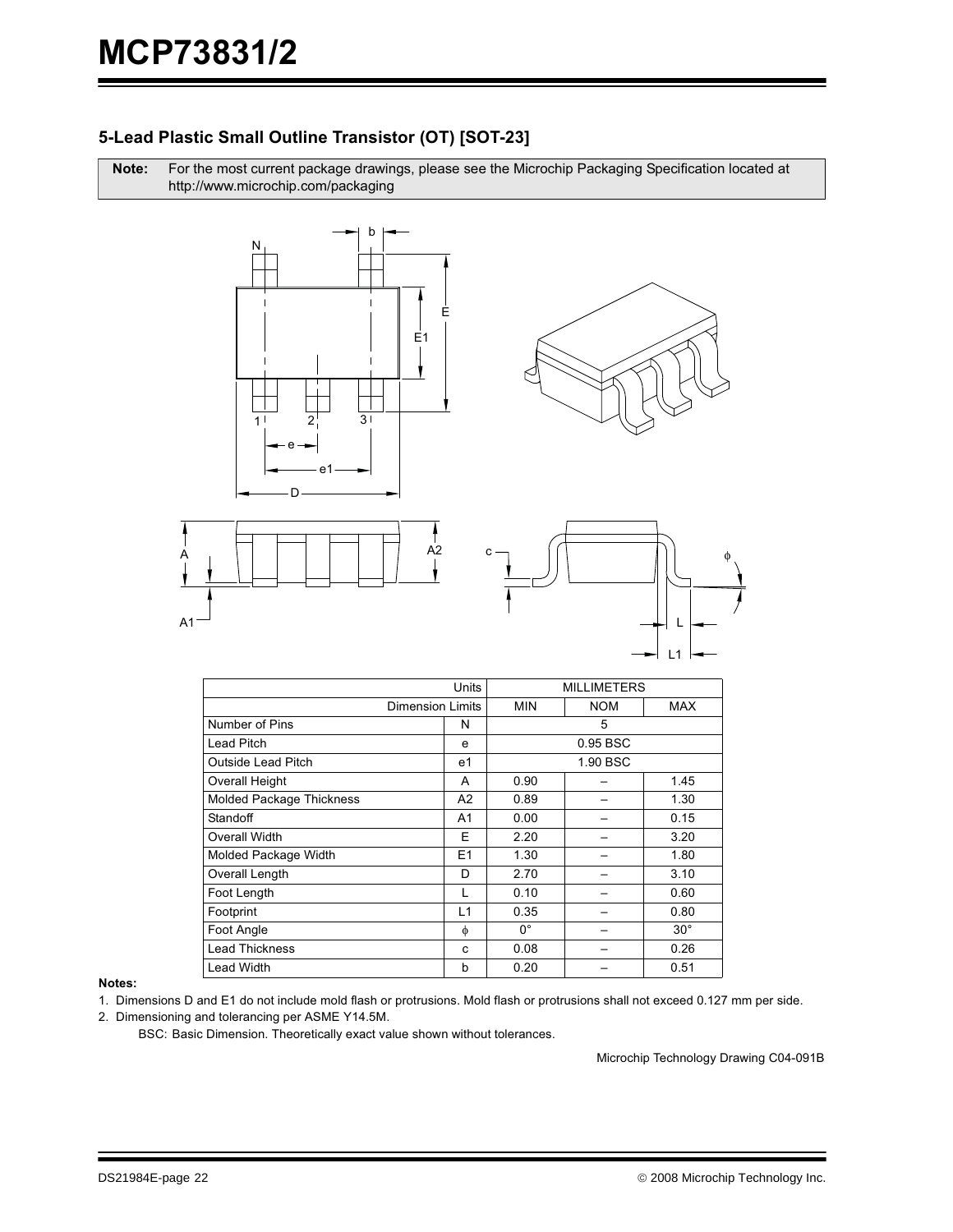### <span id="page-22-0"></span>**APPENDIX A: REVISION HISTORY**

### **Revision E (September 2008)**

The following is the list of modifications:

- 1. **Package Types:** Changed DFN pinout diagram.
- 2. **[1.0 "Electrical Characteristics"](#page-2-2)**: Changed "Charge Impedance Range from 20 kΩ to 67 kΩ.
- 3. **[1.0 "Electrical Characteristics"](#page-2-2)**: Misc. Formatting changes.
- 4. **[Section 2.0 "Typical Performance Curves"](#page-6-0)**: Updated Figure 2-4.
- 5. **[Section 3.0 "Pin Description"](#page-10-1)**: Added Exposed Pad pin to table and added **[Section 3.6 "Exposed Thermal Pad \(EP\)"](#page-10-2)**.
- 6. Updated **[Appendix A: "Revision History"](#page-22-0)**
- 7. Added Land Patttern Package Outline Drawing for 2x3 DFN package.
- 8. Pagination fixes throughout document per Marcom Standards.

### **Revision D (April 2008)**

The following is the list of modifications:

1. Changed Charge Termination Current Ratio to 8.5% minimum and 11.5% maximum.

### **Revision C (October 2007)**

The following is the list of modifications:

- 1. Numerous edits throughout document.
- 2. Added note to Temperature Specifications table.
- 3. Updated Figure 2-4.

### **Revision B (March 2006)**

The following is the list of modifications:

1. Added MCP73832 through document.

### **Revision A (November 2005)**

• Original Release of this Document.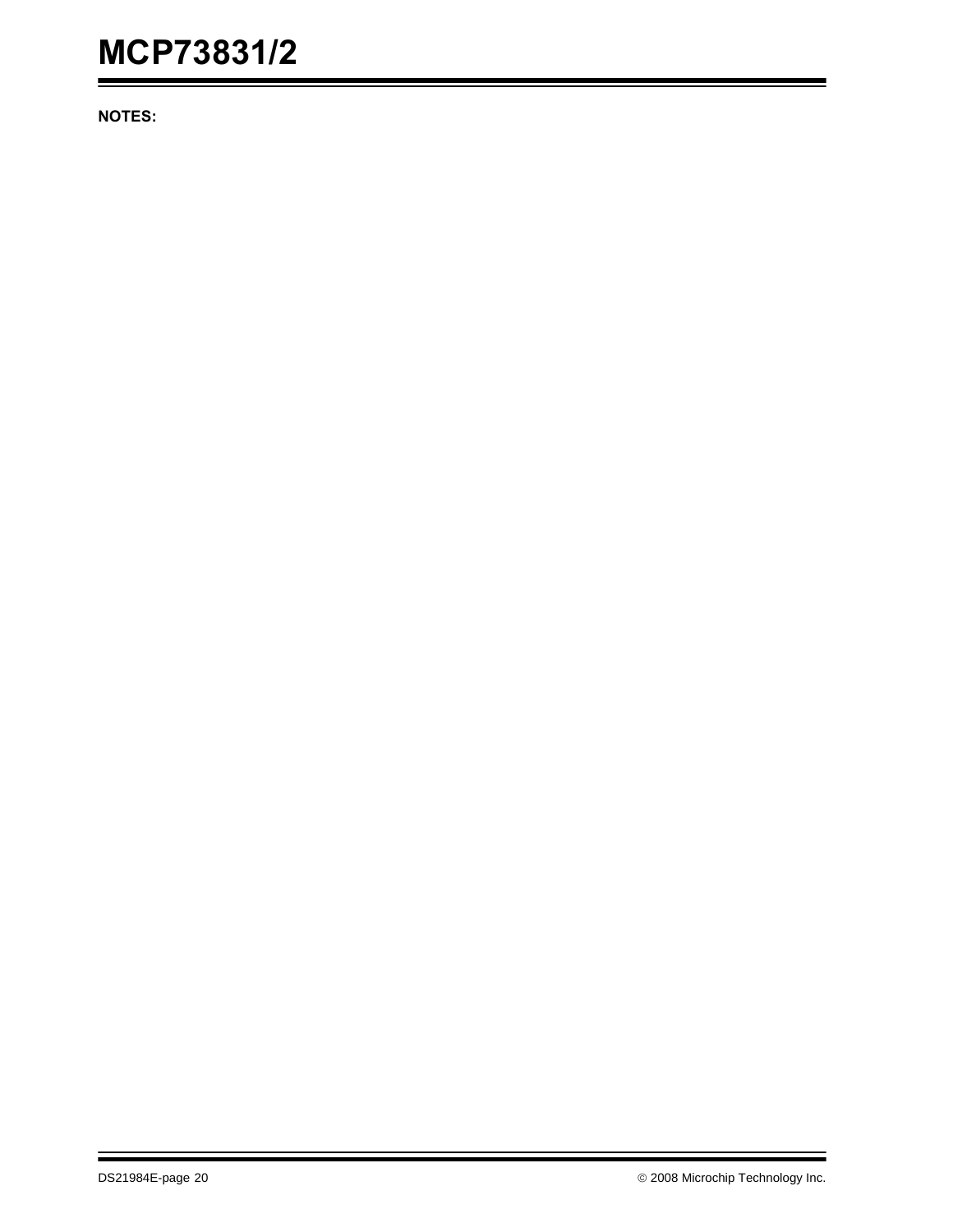### <span id="page-24-0"></span>**PRODUCT IDENTIFICATION SYSTEM**

To order or obtain information, e.g., on pricing or delivery, refer to the factory or the listed sales office.

|                    | ro order or obtain information, e.g., on pricing or delivery, refer to the factory or the listed sales onice. |                                                                                                 |
|--------------------|---------------------------------------------------------------------------------------------------------------|-------------------------------------------------------------------------------------------------|
| <u>PART NO.</u>    | <u>IXX</u><br><u>x</u><br><u>xx</u><br><u>х</u>                                                               | Examples: *                                                                                     |
|                    |                                                                                                               | MCP73831-2ACI/OT: 4.20V V <sub>RFG</sub><br>a)                                                  |
| <b>Device</b>      | <b>V<sub>REG</sub></b><br><b>Options Temperature Package</b>                                                  | Options AC, 5LD SOT23 Pkg                                                                       |
|                    | Range                                                                                                         | MCP73831T-2ACI/OT: Tape and Reel,<br>b)<br>4.20V V <sub>REG</sub> , Options AC, 5LD SOT23 Pkg   |
|                    |                                                                                                               | MCP73832-2ACI/MC: 4.20V V <sub>REG</sub> ,<br>c)                                                |
|                    |                                                                                                               | Options AC, 8LD DFN Package                                                                     |
| Device:            | MCP73831:<br>Single-Cell Charge Controller                                                                    | d)<br>MCP73832T-2ACI/MC: Tape and Reel,                                                         |
|                    | MCP73831T:<br>Single-Cell Charge Controller<br>(Tape and Reel)                                                | 4.20V V <sub>REG</sub> , Options AC, 8LD DFN Package                                            |
|                    | MCP73832<br>Single-Cell Charge Controller                                                                     | MCP73831-2ATI/OT: 4.20V V <sub>REG</sub> ,<br>a)                                                |
|                    | MCP73832T:<br>Single-Cell Charge Controller                                                                   | Options AT, 5LD SOT23 Pkg                                                                       |
|                    | (Tape and Reel)                                                                                               | MCP73831T-2ATI/OT: Tape and Reel,<br>b)                                                         |
|                    |                                                                                                               | 4.20V V <sub>REG</sub> , Options AT, 5LD SOT23 Pkg                                              |
| Regulation         | Code<br><b>V<sub>REG</sub></b>                                                                                | MCP73832-2ATI/MC: 4.20V V <sub>REG</sub> ,<br>C)                                                |
| Voltage:           |                                                                                                               | Options AT, 8LD DFN Package                                                                     |
|                    | 4.20V<br>2<br>$=$                                                                                             | MCP73832T-2ATI/MC: Tape and Reel,<br>d)<br>4.20V V <sub>RFG</sub> , Options AT, 8LD DFN Package |
|                    | 3<br>4.35V<br>$\equiv$                                                                                        |                                                                                                 |
|                    | 4.40V<br>4<br>$\equiv$                                                                                        | MCP73831-2DCI/OT: 4.20V $V_{REG}$<br>a)                                                         |
|                    | 5<br>4.50V<br>$\quad =$                                                                                       | Options DC, 5LD SOT23 Pkg                                                                       |
|                    |                                                                                                               | MCP73831T-2DCI/OT: Tape and Reel,<br>b)<br>4.20V V <sub>REG</sub> , Options DC, 5LD SOT23 Pkg   |
| Options: *         | Code<br>IPREG/IREG VPTH/VREG ITERM/IREG<br>V <sub>RTH</sub> /V <sub>REG</sub>                                 | MCP73832-2DCI/MC: 4.20V V <sub>REG</sub> ,<br>c)                                                |
|                    | AC<br>10<br>66.5<br>7.5<br>96.5                                                                               | Options DC, 8LD DFN Package                                                                     |
|                    | AD<br>10<br>66.5<br>7.5<br>94                                                                                 | d)<br>MCP73832T-2DCI/MC: Tape and Reel,                                                         |
|                    | AT<br>10<br>71.5<br>20<br>94                                                                                  | 4.20V V <sub>RFG</sub> , Options DC, 8LD DFN Package                                            |
|                    | DC<br>100<br>7.5<br>96.5<br>x                                                                                 | MCP73831-3ACI/OT: 4.35V V <sub>REG</sub> ,<br>a)                                                |
|                    | * Consult Factory for Alternative Device Options                                                              | Options AC, 5LD SOT23 Pkg                                                                       |
|                    |                                                                                                               | MCP73831T-3ACI/OT: Tape and Reel,<br>b)                                                         |
| <b>Temperature</b> | $= -40^{\circ}$ C to +85 $^{\circ}$ C (Industrial)<br>L                                                       | 4.35V VREG, Options AC, 5LD SOT23 Pkg                                                           |
| Range:             |                                                                                                               | MCP73832-3ACI/MC: 4.35V VREG<br>c)                                                              |
|                    |                                                                                                               | Options AC, 8LD DFN Package<br>MCP73832T-3ACI/MC: Tape and Reel,<br>d)                          |
| Package:           | МC<br>$=$ Dual-Flat, No-Lead (2x3 mm body), 8-Lead                                                            | 4.35V V <sub>REG</sub> , Options AC, 8LD DFN Package                                            |
|                    | = Small Outline Transistor (SOT23), 5-Lead<br>OT                                                              |                                                                                                 |
|                    |                                                                                                               | MCP73831-4ADI/OT: 4.40V $V_{RFG}$<br>a)                                                         |
|                    |                                                                                                               | Options AD, 5LD SOT23 Pkg<br>MCP73831T-4ADI/OT: Tape and Reel,<br>b)                            |
|                    |                                                                                                               | 4.40V V <sub>REG</sub> , Options AD, 5LD SOT23 Pkg                                              |
|                    |                                                                                                               | MCP73832-4ADI/MC: 4.40V VRFG<br>c)                                                              |
|                    |                                                                                                               | Options AD, 8LD DFN Package                                                                     |
|                    |                                                                                                               | d)<br>MCP73832T-4ADI/MC: Tape and Reel,                                                         |
|                    |                                                                                                               | 4.40V V <sub>REG</sub> , Options AD, 8LD DFN Package                                            |
|                    |                                                                                                               | MCP73831-5ACI/OT: 4.50V V <sub>REG</sub><br>a)                                                  |
|                    |                                                                                                               | Options AC, 5LD SOT23 Pkg                                                                       |
|                    |                                                                                                               | MCP73831T-5ACI/OT: Tape and Reel,<br>b)                                                         |
|                    |                                                                                                               | 4.50V V <sub>REG</sub> , Options AC, 5LD SOT23 Pkg<br>MCP73832-5ACI/MC: 4.50V VRFG<br>c)        |
|                    |                                                                                                               | Options AC, 8LD DFN Package                                                                     |
|                    |                                                                                                               | d)<br>MCP73832T-5ACI/MC: Tape and Reel,                                                         |
|                    |                                                                                                               | 4.50V V <sub>RFG</sub> , Options AC, 8LD DFN Package                                            |
|                    |                                                                                                               |                                                                                                 |
|                    |                                                                                                               | * Consult Factory for Alternate Device Options                                                  |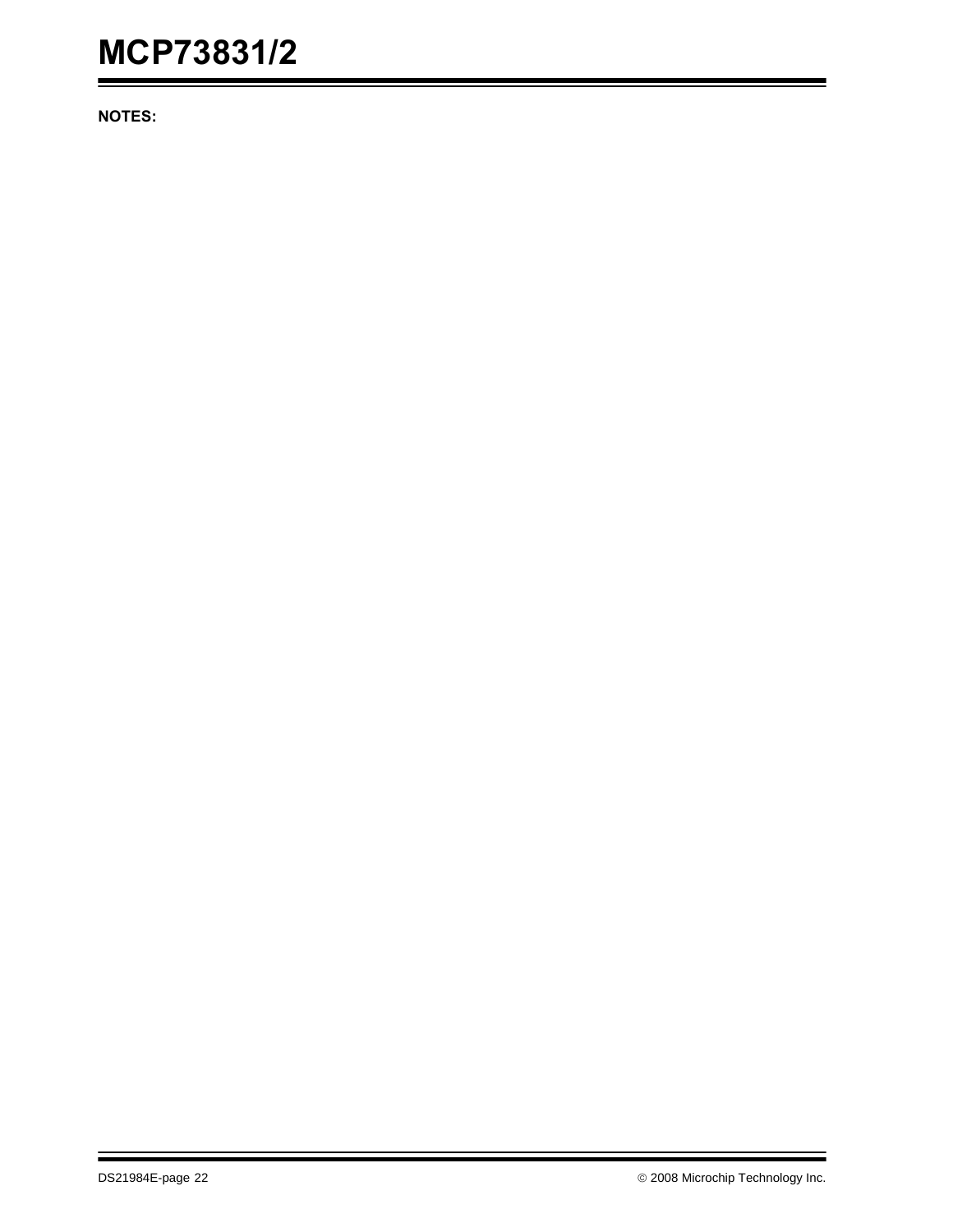#### **Note the following details of the code protection feature on Microchip devices:**

- Microchip products meet the specification contained in their particular Microchip Data Sheet.
- Microchip believes that its family of products is one of the most secure families of its kind on the market today, when used in the intended manner and under normal conditions.
- There are dishonest and possibly illegal methods used to breach the code protection feature. All of these methods, to our knowledge, require using the Microchip products in a manner outside the operating specifications contained in Microchip's Data Sheets. Most likely, the person doing so is engaged in theft of intellectual property.
- Microchip is willing to work with the customer who is concerned about the integrity of their code.
- Neither Microchip nor any other semiconductor manufacturer can guarantee the security of their code. Code protection does not mean that we are guaranteeing the product as "unbreakable."

Code protection is constantly evolving. We at Microchip are committed to continuously improving the code protection features of our products. Attempts to break Microchip's code protection feature may be a violation of the Digital Millennium Copyright Act. If such acts allow unauthorized access to your software or other copyrighted work, you may have a right to sue for relief under that Act.

Information contained in this publication regarding device applications and the like is provided only for your convenience and may be superseded by updates. It is your responsibility to ensure that your application meets with your specifications. MICROCHIP MAKES NO REPRESENTATIONS OR WARRANTIES OF ANY KIND WHETHER EXPRESS OR IMPLIED, WRITTEN OR ORAL, STATUTORY OR OTHERWISE, RELATED TO THE INFORMATION, INCLUDING BUT NOT LIMITED TO ITS CONDITION, QUALITY, PERFORMANCE, MERCHANTABILITY OR FITNESS FOR PURPOSE**.** Microchip disclaims all liability arising from this information and its use. Use of Microchip devices in life support and/or safety applications is entirely at the buyer's risk, and the buyer agrees to defend, indemnify and hold harmless Microchip from any and all damages, claims, suits, or expenses resulting from such use. No licenses are conveyed, implicitly or otherwise, under any Microchip intellectual property rights.

#### **Trademarks**

The Microchip name and logo, the Microchip logo, Accuron, dsPIC, KEELOQ, KEELOQ logo, MPLAB, PIC, PICmicro, PICSTART, rfPIC, SmartShunt and UNI/O are registered trademarks of Microchip Technology Incorporated in the U.S.A. and other countries.

FilterLab, Linear Active Thermistor, MXDEV, MXLAB, SEEVAL, SmartSensor and The Embedded Control Solutions Company are registered trademarks of Microchip Technology Incorporated in the U.S.A.

Analog-for-the-Digital Age, Application Maestro, CodeGuard, dsPICDEM, dsPICDEM.net, dsPICworks, dsSPEAK, ECAN, ECONOMONITOR, FanSense, In-Circuit Serial Programming, ICSP, ICEPIC, Mindi, MiWi, MPASM, MPLAB Certified logo, MPLIB, MPLINK, mTouch, PICkit, PICDEM, PICDEM.net, PICtail, PIC<sup>32</sup> logo, PowerCal, PowerInfo, PowerMate, PowerTool, REAL ICE, rfLAB, Select Mode, Total Endurance, WiperLock and ZENA are trademarks of Microchip Technology Incorporated in the U.S.A. and other countries.

SQTP is a service mark of Microchip Technology Incorporated in the U.S.A.

All other trademarks mentioned herein are property of their respective companies.

© 2008, Microchip Technology Incorporated, Printed in the U.S.A., All Rights Reserved.



### **OUALITY MANAGEMENT SYSTEM CERTIFIED BY DNV**  $=$  ISO/TS 16949:2002  $=$

*Microchip received ISO/TS-16949:2002 certification for its worldwide headquarters, design and wafer fabrication facilities in Chandler and Tempe, Arizona; Gresham, Oregon and design centers in California and India. The Company's quality system processes and procedures are for its PIC® MCUs and dsPIC® DSCs, KEELOQ® code hopping devices, Serial EEPROMs, microperipherals, nonvolatile memory and analog products. In addition, Microchip's quality system for the design and manufacture of development systems is ISO 9001:2000 certified.*